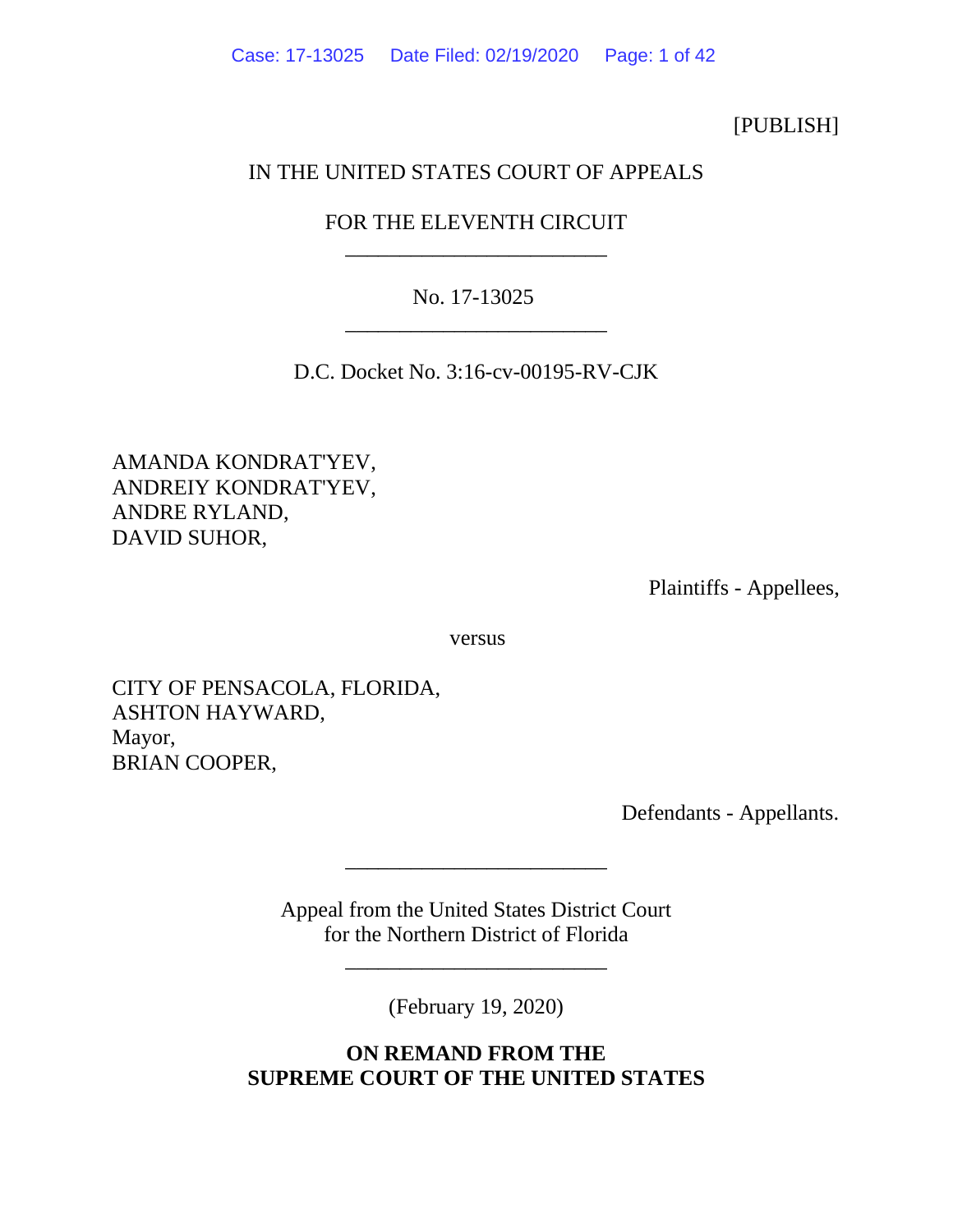Before NEWSOM and HULL, Circuit Judges, and ROYAL,<sup>\*</sup> District Judge. NEWSOM, Circuit Judge:

This is Pensacola Cross Case 2.0.

In September 2018, relying on our earlier decision in *American Civil Liberties Union of Georgia v. Rabun County Chamber of Commerce, Inc*., 698 F.2d 1098 (11th Cir. 1983), we affirmed a district court's decision ordering the removal of a 34-foot Latin cross from the City of Pensacola's Bayview Park on the ground that the City's maintenance of the cross violated the First Amendment's Establishment Clause. *Kondrat'yev v. City of Pensacola*, 903 F.3d 1169, 1171–72 (11th Cir. 2018), *cert. granted, judgment vacated*, 139 S. Ct. 2772 (2019). The City subsequently filed a petition for certiorari in the Supreme Court. While the City's petition was pending, the Supreme Court decided *American Legion v. American Humanist Association*, holding that a 32-foot Latin cross on public land in Bladensburg, Maryland does *not* violate the Establishment Clause. 139 S. Ct. 2067, 2074, 2077 (2019). The following week, the Supreme Court granted the City's petition for certiorari in this case, vacated our earlier decision, and remanded for further consideration in light of *American Legion*. *Kondrat'yev*, 139 S. Ct. 2772.

<span id="page-1-0"></span><sup>∗</sup> Honorable Charles Ashley Royal, United States District Judge for the Middle District of Georgia, sitting by designation.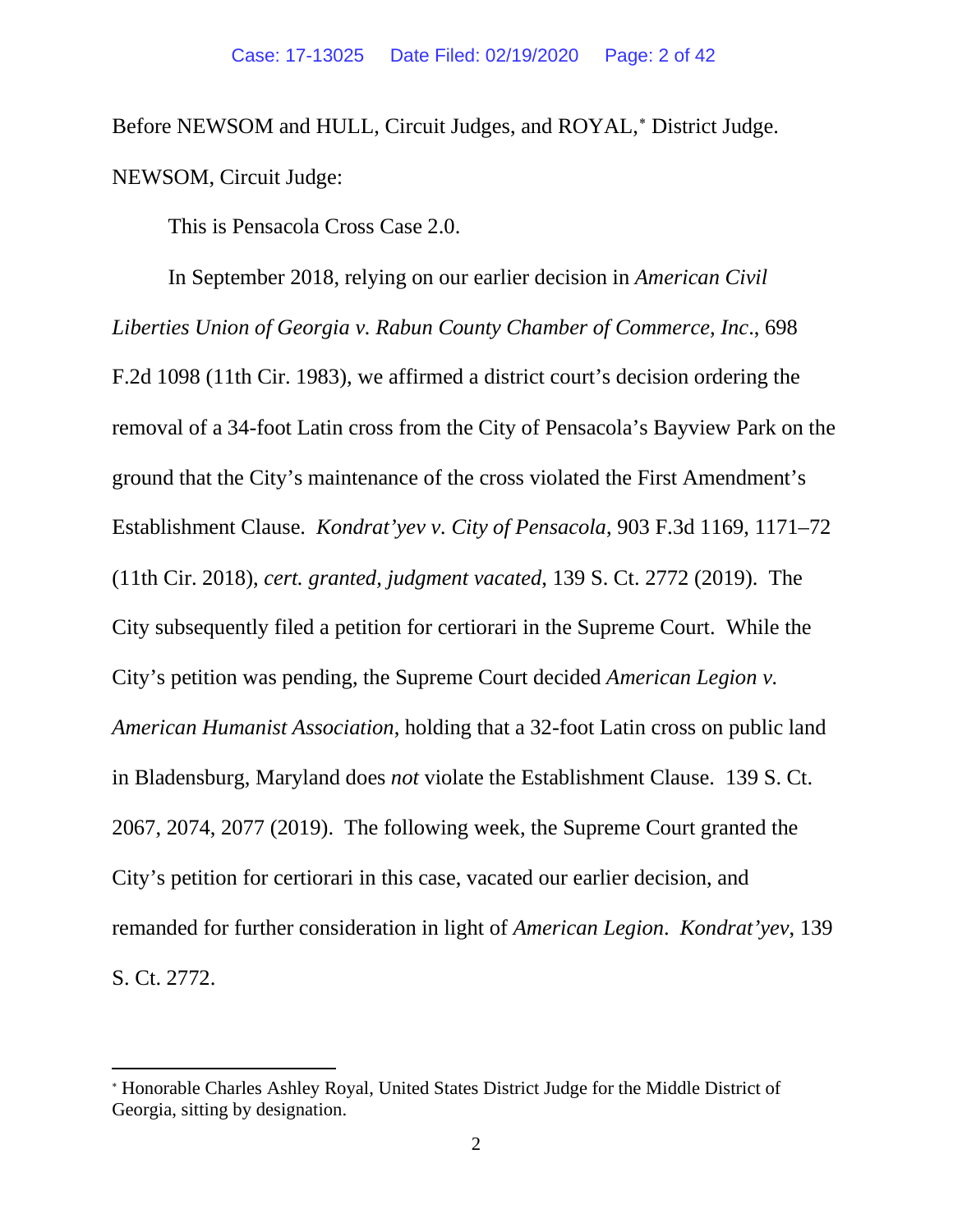Having carefully reviewed the *American Legion* opinion—or more accurately opinion*s* (there are seven of them)—and having considered the parties' supplemental briefing, we now hold (1) that we remain bound by *Rabun* to conclude that plaintiffs have (or at least one of them has) Article III standing to challenge Pensacola's maintenance of the Bayview Park cross, but (2) that *American Legion* abrogates *Rabun* to the extent that the latter disregarded evidence of "historical acceptance" and instead applied *Lemon v. Kurtzman*, 403 U.S. 602 (1971), and, further, that when *American Legion*—rather than *Rabun*—is applied, the cross's presence on city property doesn't violate the Establishment Clause.

## **I**

### **A**

The facts underlying our case, of course, remain unchanged. In 1941, the National Youth Administration erected a wooden cross in the eastern corner of Pensacola's Bayview Park to be the "[f]ocal point" of what would become an annual Easter sunrise program. The program itself was organized by the Pensacola Junior Chamber of Commerce (a/k/a the "Jaycees") and soon became a tradition, with people gathering for Easter services during World War II to pray, among other things, for "the divine guidance of our leaders" and for faith to "see through the . . . dark days of war." The services continued following the war, and in 1949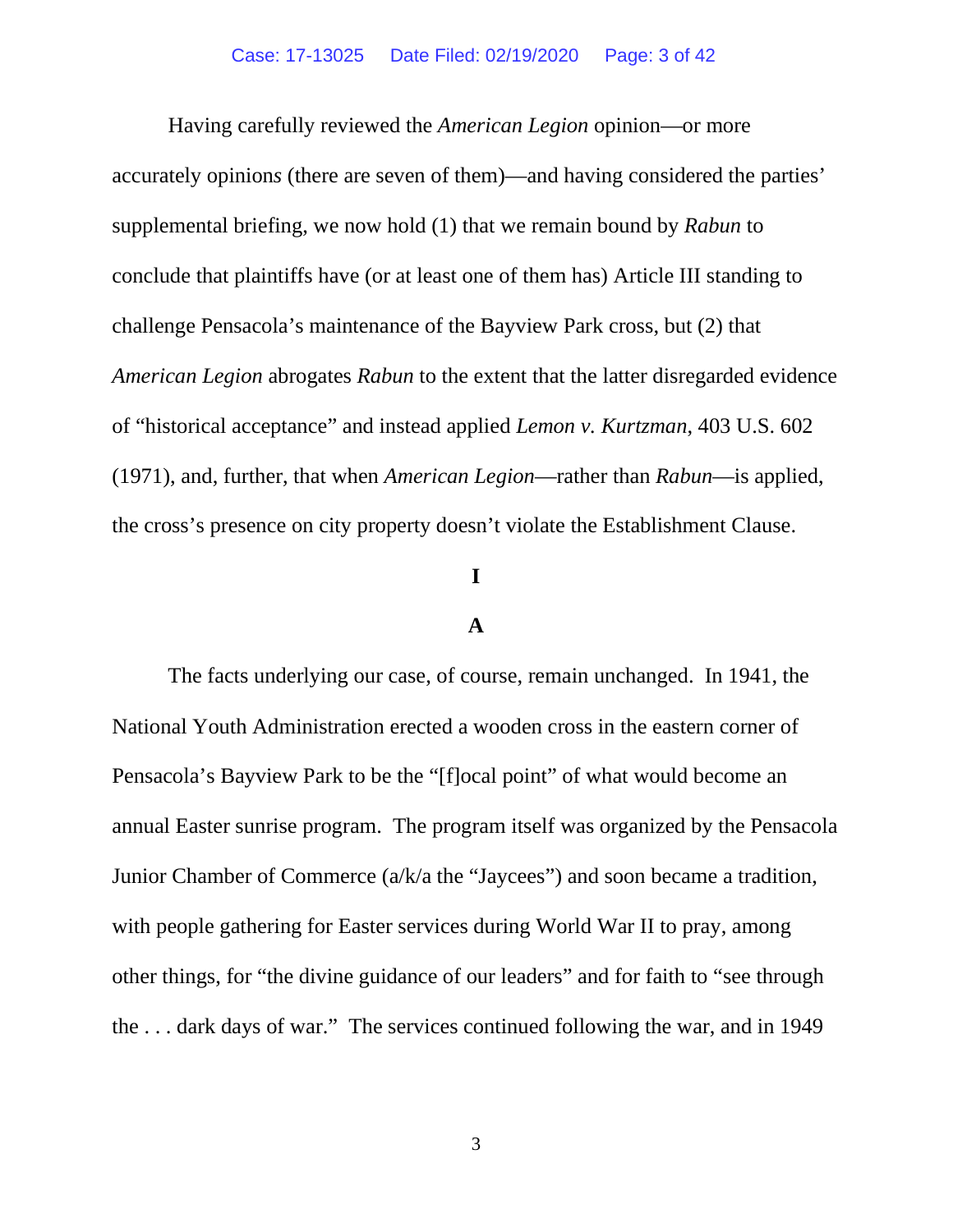#### Case: 17-13025 Date Filed: 02/19/2020 Page: 4 of 42

the Jaycees built a small stage—or "bandstand"—immediately in front of the cross to serve as a "permanent home" for the annual program.

In 1969, the Jaycees replaced the original wooden cross with the 34-foot concrete version at issue in this case. The new cross was dedicated at the 29th annual Easter sunrise service. The Jaycees later donated the cross to the City, which continues to light and maintain it at a current cost of around \$233 per year. Although the cross is only one of more than 170 monuments scattered throughout Pensacola's parks, it is one of only two—and the only religious display—located in Bayview Park. Over the years, the cross has continued to serve as the location for an annual Easter program, but it has also been used for other purposes, including as a site for remembrance services on Veterans and Memorial Days, at which attendees place flowers near it in honor of loved ones overseas and in memory of those who have died fighting in service of the country.

### **B**

The Bayview Park cross (in one iteration or another) stood in the same location for more than 75 years, essentially without incident, before the plaintiffs in this case filed suit asserting that the cross's presence on city property violates the First Amendment's Establishment Clause.

The parties filed dueling summary judgment motions. The district court granted plaintiffs' motion, held that the City's maintenance of the cross violated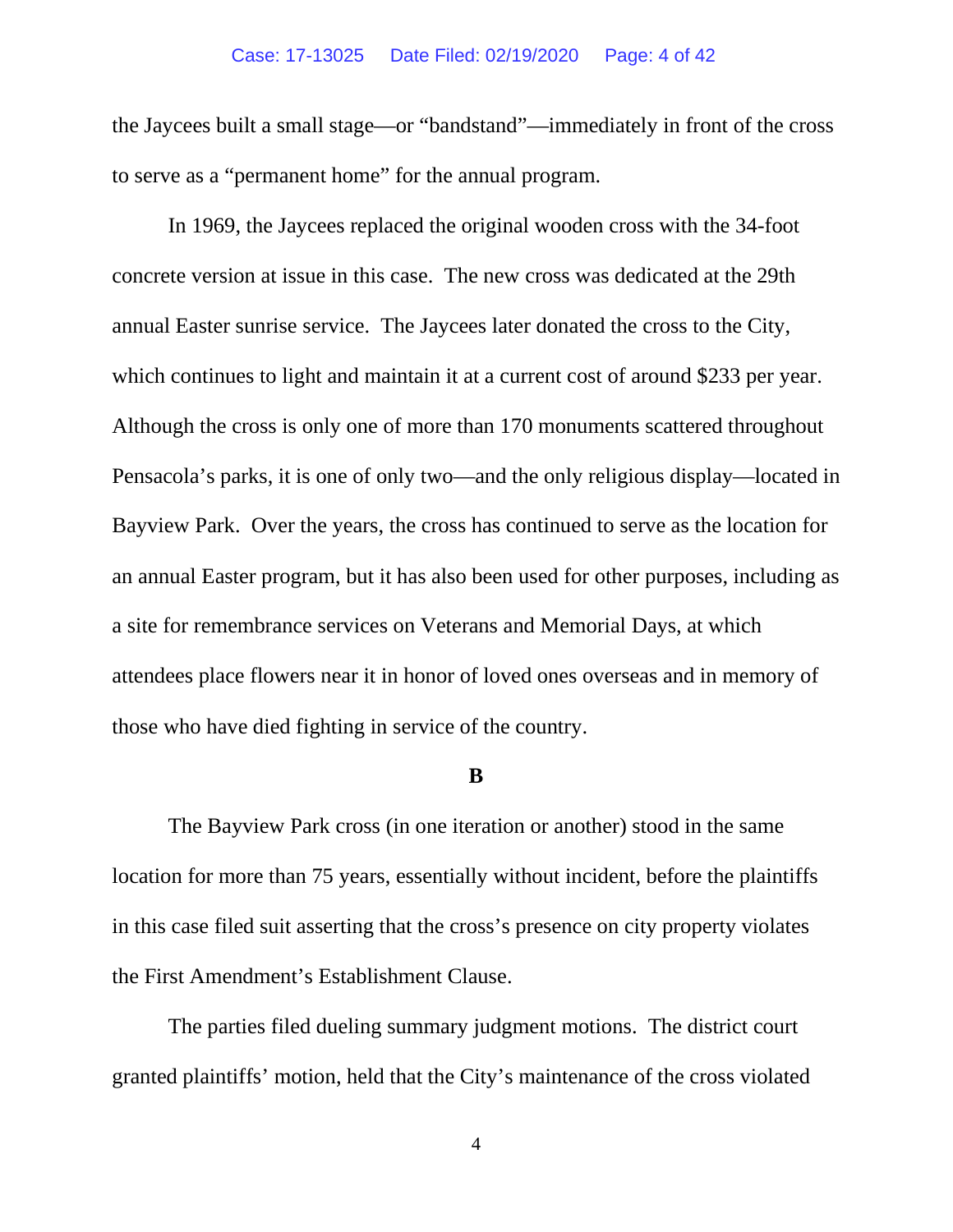the Establishment Clause, and ordered the cross removed. On appeal, this Court affirmed. In so doing, we concluded that we were bound by our earlier decision in *American Civil Liberties Union of Georgia v. Rabun County Chamber of* 

*Commerce, Inc*., 698 F.2d 1098 (11th Cir. 1983), in two respects—*first*, to conclude that the plaintiffs here (or at least one of them) had Article III standing to challenge Pensacola's maintenance of the Bayview Park cross, and *second*, to hold that the cross violated the Establishment Clause. *Kondrat'yev v. City of Pensacola*, 903 F.3d 1169, 1173–74 (11th Cir. 2018), *cert. granted, judgment vacated*, 139 S. Ct. 2772 (2019). The City thereafter filed a petition for certiorari in the Supreme Court.

While the City's petition was pending, the Supreme Court decided *American Legion v. American Humanist Association*, holding—as already noted—that a 32 foot tall Latin cross on public land in Bladensburg, Maryland does not violate the Establishment Clause. 139 S. Ct. 2067, 2074, 2077 (2019). We'll take a deeper dive later, but for present purposes, it suffices to say that *American Legion* did two important things.

First, as we will explain, it jettisoned *Lemon v. Kurtzman*, 403 U.S. 602 (1971)—at least for cases involving "religious references or imagery in public monuments, symbols, mottos, displays, and ceremonies"—in favor of an "approach that focuses on the particular issue at hand and looks to history for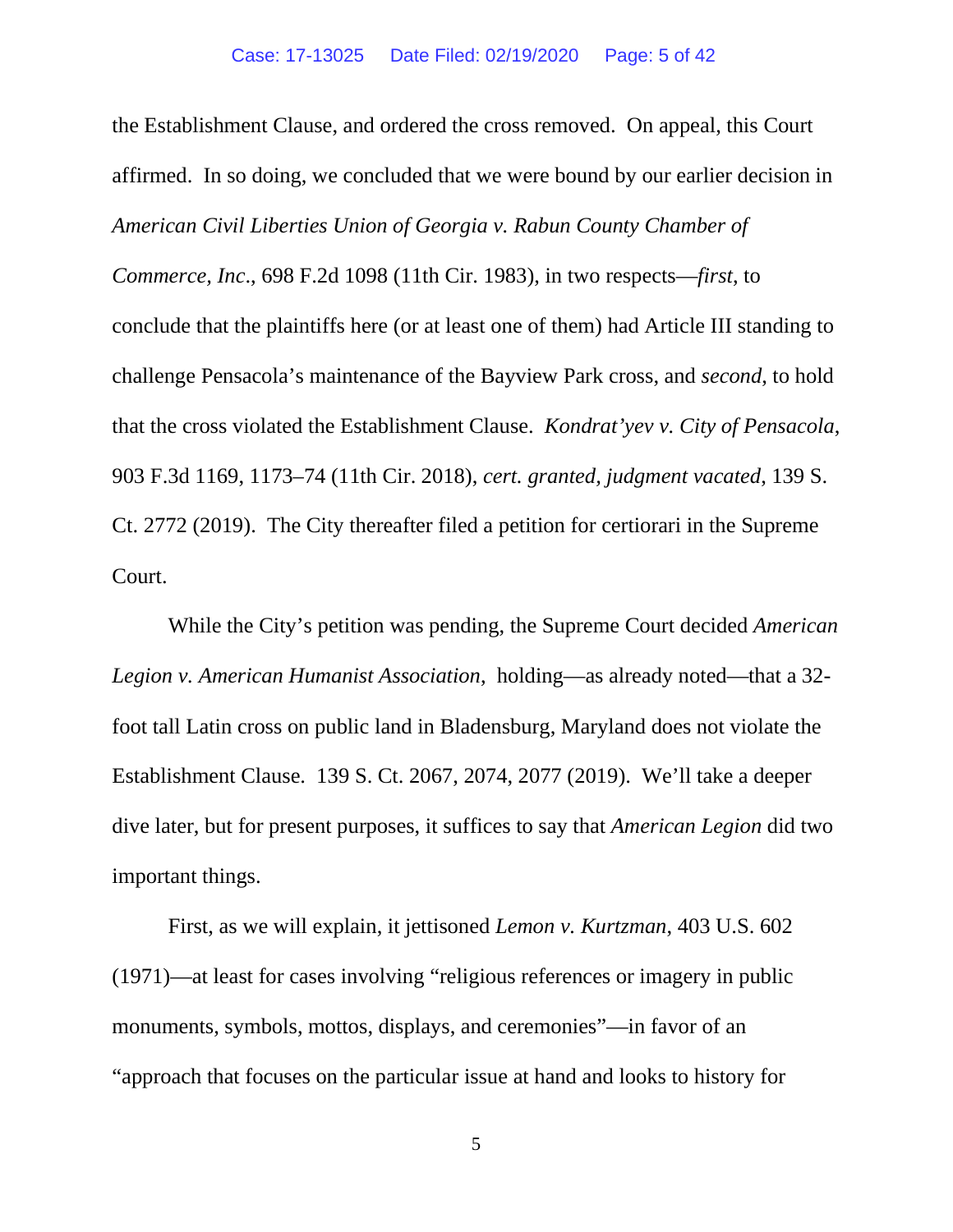guidance." *American Legion*, 139 S. Ct. at 2081–82 & n.16, 2087 (plurality); *see also id.* at 2097 (Thomas, J., concurring in the judgment) (agreeing that *Lemon* does not apply to religious-display cases); *id.* at 2101–02 (Gorsuch, J., concurring in the judgment) (same).

Second, informed by "four considerations"—which, again, we'll explore in greater detail—the Supreme Court adopted what it called "a strong presumption of constitutionality" for "established, religiously expressive monuments, symbols, and practices." *Id.* at 2085 (opinion of the Court). The Court described the pertinent considerations as follows: (1) that "identifying the[] original purpose or purposes" of a longstanding monument "may be especially difficult"; (2) that "as time goes by, the purposes associated with an established monument, symbol, or practice often multiply"; (3) that "the message conveyed" by the monument likewise "may change over time"; and (4) that "when time's passage imbues" a religious monument with "familiarity and historical significance, removing it may" appear "hostile" (rather than neutral) toward religion. *Id.* at 2082–85 (alteration adopted) (quotation omitted).

As already explained, just a week after issuing its decision, the Supreme Court granted the City's petition for certiorari in this case, vacated our earlier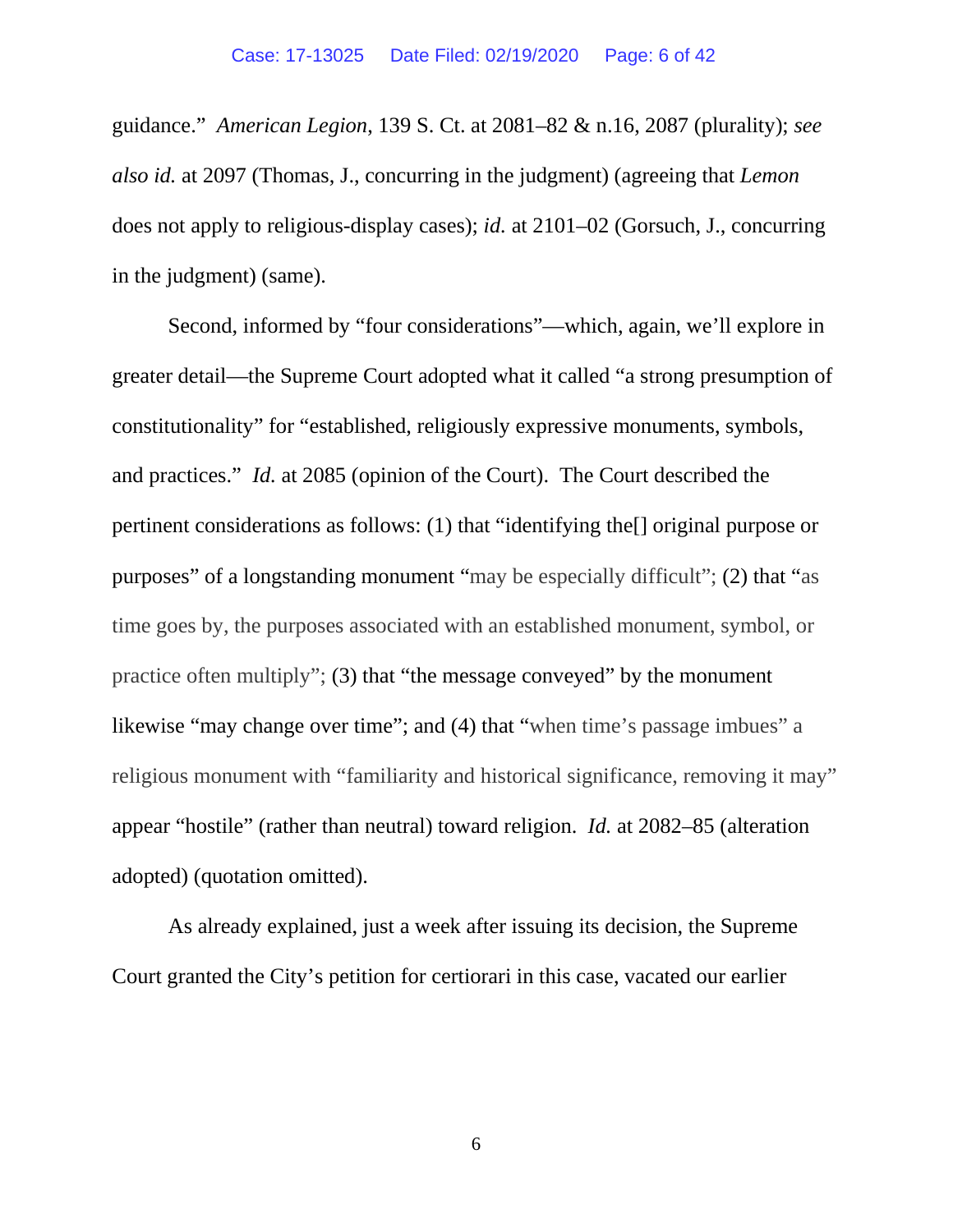decision, and remanded for further consideration in light of *American Legion*. 139 S. Ct.  $2772.<sup>1</sup>$  $2772.<sup>1</sup>$  $2772.<sup>1</sup>$ 

## **II**

In relevant part, the First Amendment states that "Congress shall make no law respecting an establishment of religion . . . ." U.S. Const. amend. I. Although by its terms the Establishment Clause applies only to Congress, and although available historical evidence indicates that it was originally understood as a federalism-based provision designed to prevent the federal government from interfering with state and local decisions about church-state relations, the Supreme Court has since made clear that, as "incorporated" through the Fourteenth Amendment, the Clause protects individual rights against state and local interference. *See, e.g.*, *Everson v. Bd. of Educ. of Ewing Twp.*, 330 U.S. 1, 15 (1947). The question here, therefore, is whether the City's maintenance of the Bayview Park cross constitutes a prohibited "establishment of religion."

## **A**

Before considering the merits of plaintiffs' Establishment Clause claim, we must first address the question of their standing to sue, which the City disputes. *See, e.g.*, *Dillard v. Chilton Cty. Comm'n*, 495 F.3d 1324, 1330 (11th Cir. 2007)

<span id="page-6-0"></span><sup>1</sup> As this appeal comes to us following a grant of summary judgment, our review is *de novo*. *See Thomas v. Cooper Lighting, Inc*., 506 F.3d 1361, 1363 (11th Cir. 2007).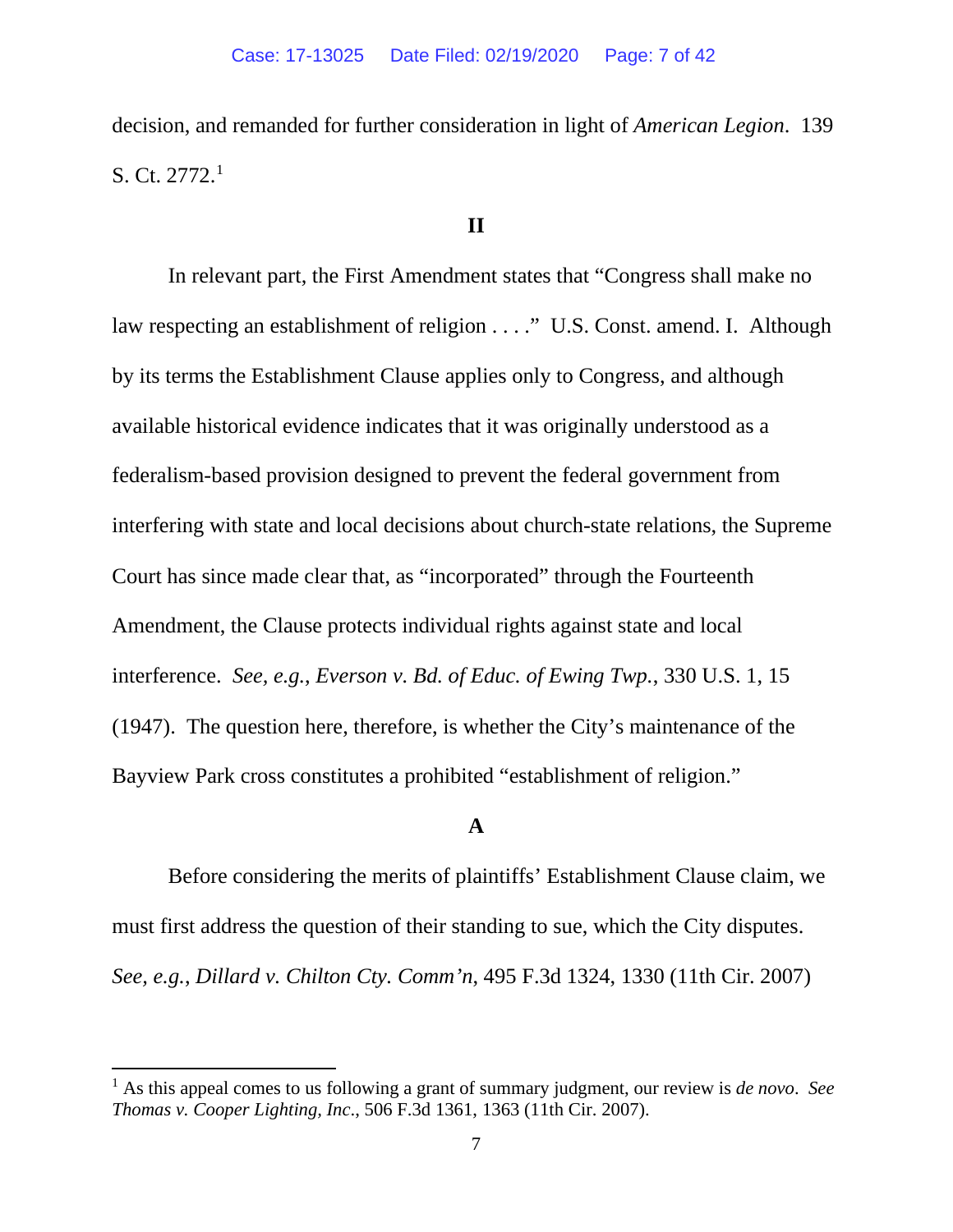("[S]tanding is a threshold jurisdictional question which must be addressed prior to and independent of the merits of a party's claims.") (quotation omitted).

If we were writing on a clean slate, we might well agree with the City's contention that plaintiffs lack standing here. But we are not—and so we cannot. As we explained in our initial opinion, we conclude that our standing analysis is controlled by this Court's earlier decision in *Rabun*, which considered facts nearly indistinguishable from those here. *Kondrat'yev*, 903 F.3d at 1172–74. And because the Supreme Court's decision in *American Legion* doesn't address standing one way or another, the standing analysis from our original opinion . . . well . . . stands.

We'll briefly recap, then, what we said there: In *Rabun*, with the approval of the Georgia Department of Natural Resources, the Rabun County Chamber of Commerce erected an illuminated 35-foot Latin cross in Black Rock Mountain State Park. 698 F.2d at 1100–01, 1101 n.1. Like the Bayview Park cross at issue here, the Black Rock Mountain cross replaced a similar monument that had stood for a number of years but had fallen into disrepair, and like the Bayview Park cross, it was dedicated at an annual Easter sunrise service. *Id*. at 1101. The ACLU of Georgia and five named individuals sued, claiming that the Establishment Clause forbade the Black Rock Mountain cross's presence on state-owned land. *Id.* at 1102.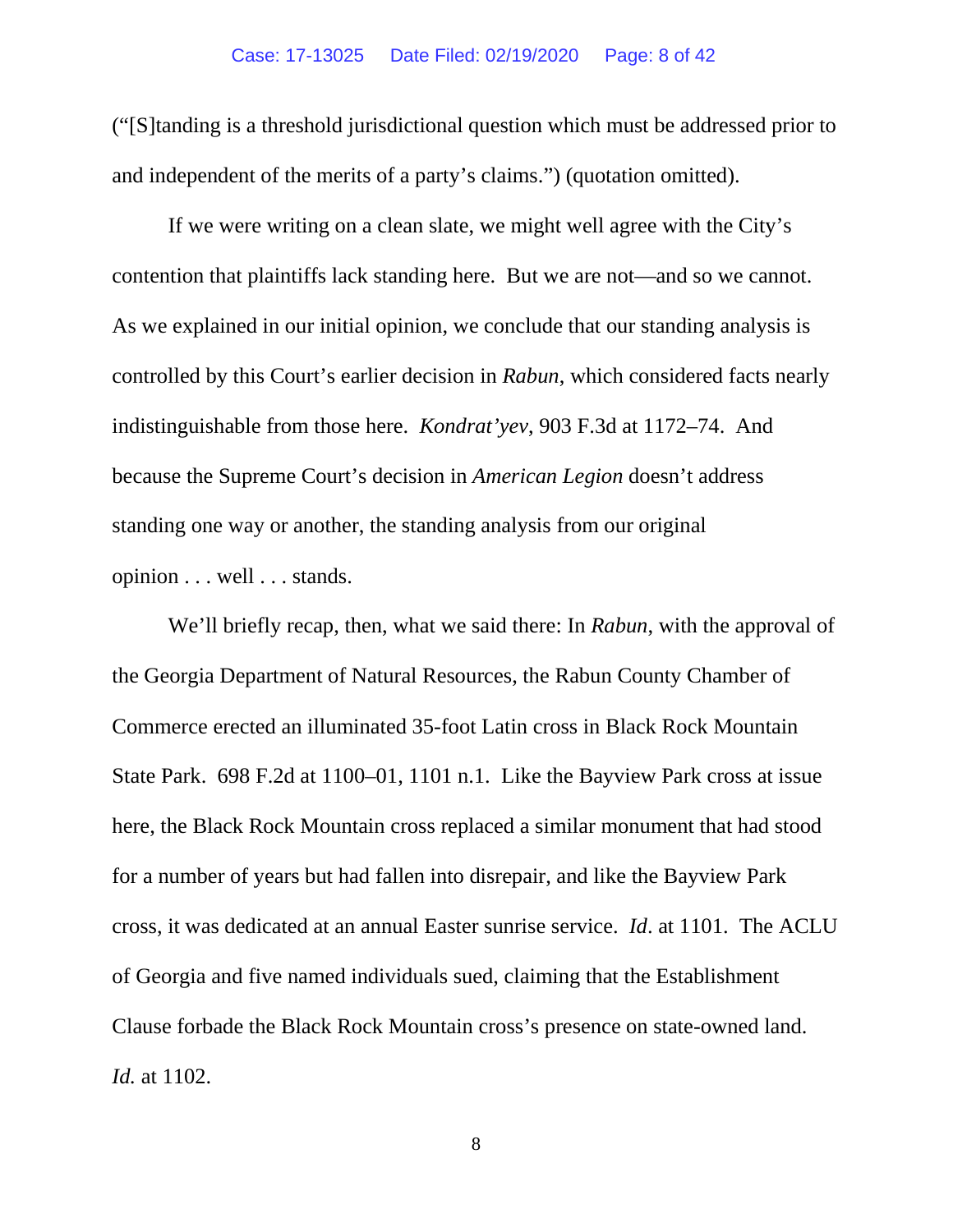The defendants contended that the plaintiffs lacked standing under the Supreme Court's then-recent decision in *Valley Forge Christian College v. Americans United for Separation of Church and State, Inc.*, 454 U.S. 464 (1982). In *Valley Forge*, a nonprofit organization and four of its employees had sued to prevent the transfer of federal land to a religious institution. *Id*. at 468–69. The Third Circuit held that the plaintiffs had standing based on the "shared individuated right to a government that 'shall make no law respecting the establishment of religion.'" *Americans United for Separation of Church & State, Inc. v. U.S. Dep't of Health, Ed. & Welfare*, 619 F.2d 252, 261, 265 (3d Cir. 1980), *rev'd sub nom. Valley Forge*, 454 U.S. 464. The Supreme Court rejected that theory, finding that such "generalized grievances" are insufficient to confer standing, and further stated that Establishment Clause plaintiffs who can't identify a personal injury "other than the psychological consequence presumably produced by observation of conduct with which one disagrees" lack the injury necessary to support Article III standing. *Valley Forge*, 454 U.S. at 483, 485–86 (quotation omitted). Relying on *Valley Forge*, the defendants in *Rabun* insisted that none of the plaintiffs there had standing to sue. 698 F.2d at 1103. A panel of this Court disagreed, holding, as relevant for present purposes, that the plaintiffs there had the requisite standing. *Id.* at 1108–09, 1111.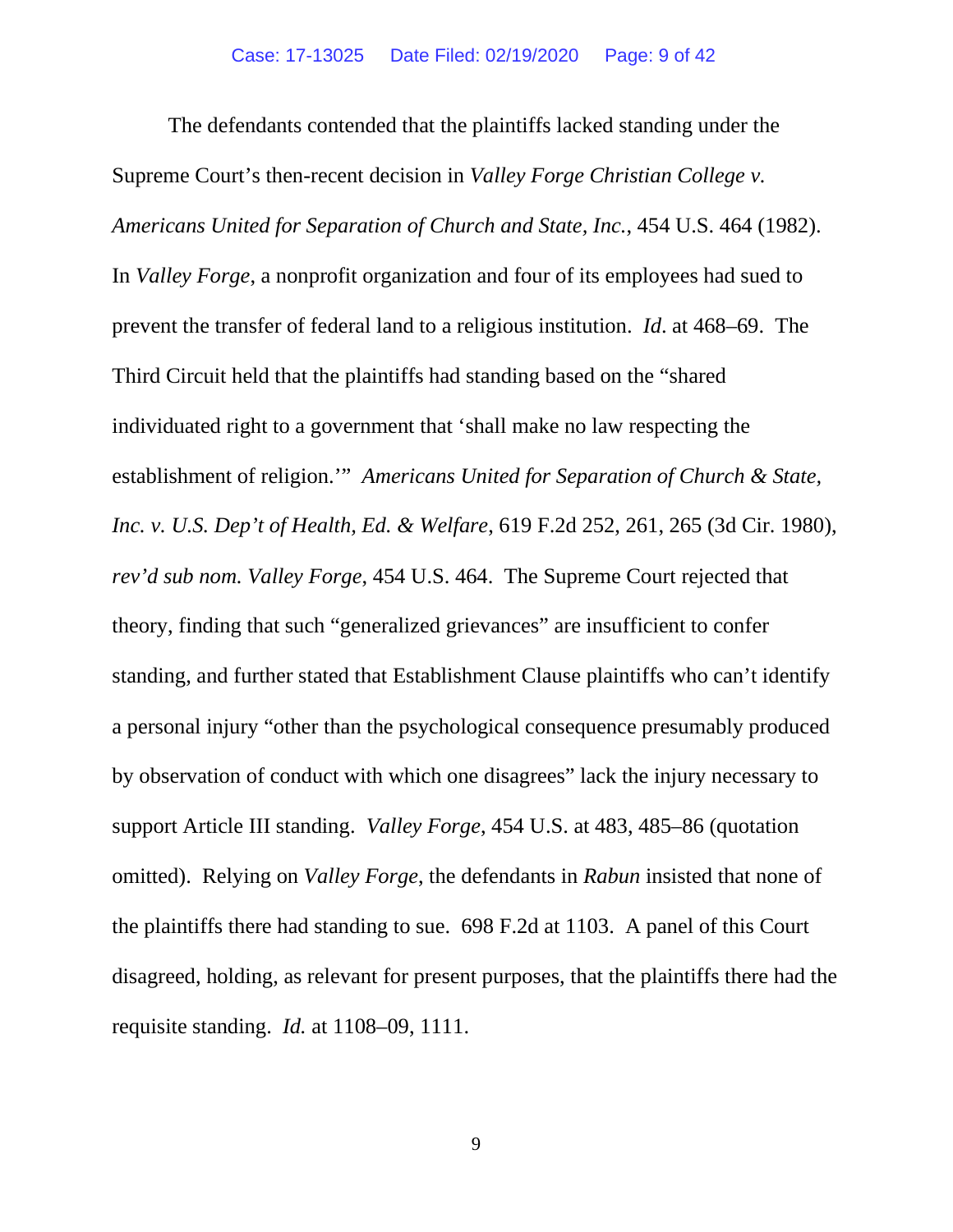While acknowledging that *Valley Forge* had "expressly held that the mere 'psychological consequence presumably produced by observation of conduct with which one disagrees' is not a cognizable injury" for standing purposes, *id*. at 1103 (quoting *Valley Forge*, 454 U.S. at 486), the *Rabun* panel nonetheless concluded that the plaintiffs before it had "demonstrated an individualized injury, other than a mere psychological reaction," *id*. at 1108. Specifically, the panel held that the plaintiffs had sufficiently "allege[d] that they ha[d] been injured in fact because they ha[d] been deprived of their beneficial right of use and enjoyment of a state park." *Id*. at 1103. Two of the plaintiffs, in particular, "demonstrated the effect that the presence of the cross ha[d] on their right to the use of Black Rock Mountain State Park *both* by testifying as to their unwillingness to camp in the park because of the cross *and* by the evidence of the physical and metaphysical impact of the cross." *Id*. at 1108 (emphasis added). More particularly still, the *Rabun* panel concluded, those two plaintiffs were "forced to locate other camping areas *or* to have their right to use Black Rock Mountain State Park conditioned upon the acceptance of unwanted religious symbolism." *Id*. (emphasis added).

As we read *Rabun*, therefore, it is not strictly necessary for an Establishment Clause plaintiff to modify his behavior in order to avoid the alleged violation; rather, it is enough that he claim to have suffered "metaphysical"—or as the *Rabun* panel also called it, "spiritual"—injury and that his use of a public resource has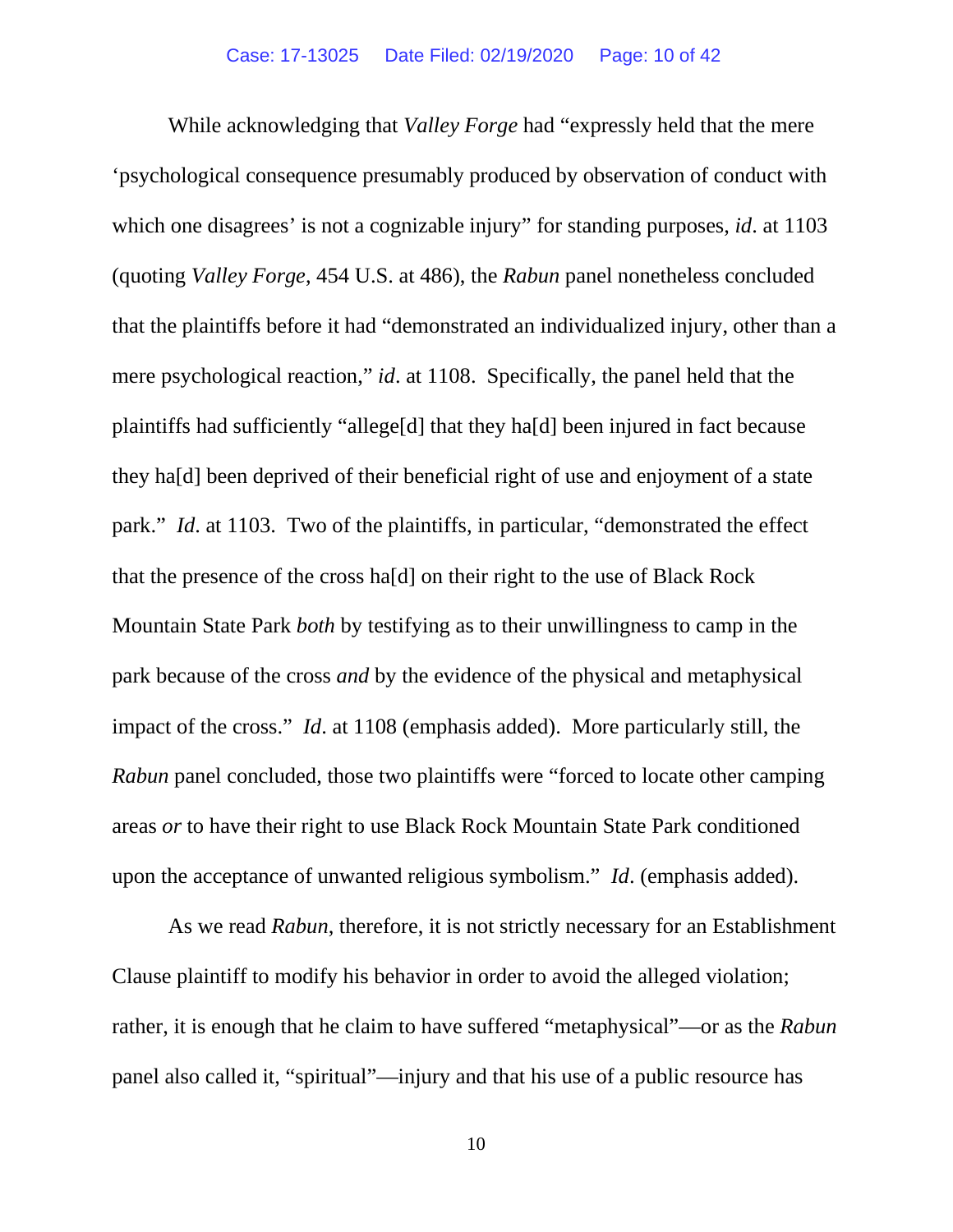been "conditioned upon the acceptance of unwanted religious symbolism." *Id*. Under *Rabun*'s expansive formulation, at least one of the plaintiffs in this case has alleged sufficient injury to pass Article III muster. Andre Ryland testified that he uses Bayview Park "many times throughout the year" and is "offended and feel[s] excluded by . . . the Bayview Cross." Although it doesn't appear that Ryland (or any other plaintiff for that matter) has taken any affirmative steps to avoid encountering the cross, his "offen[se]" and "exclu[sion]" would seem to qualify as the sort of "metaphysical" or "spiritual" injury that *Rabun* deems adequate. Because Ryland has standing under *Rabun*, we needn't consider whether the other plaintiffs do. *See, e.g.*, *Watt v. Energy Action Educ. Found.*, 454 U.S. 151, 160 (1981).

So in short, as we said before, this Court's earlier decision in *Rabun* resolves the standing issue here in plaintiffs' favor. And absent en banc reconsideration or Supreme Court reversal, we are obliged by our "prior panel precedent" rule to follow it. *See, e.g.*, *Breslow v. Wells Fargo Bank*, 755 F.3d 1265, 1267 (11th Cir. 2014) ("It is the firmly established rule of this Circuit that each succeeding panel is bound by the holding of the first panel to address an issue of law, unless and until that holding is overruled en banc, or by the Supreme Court." (alteration adopted) (quotation omitted)). Because the Supreme Court's decision in *American Legion*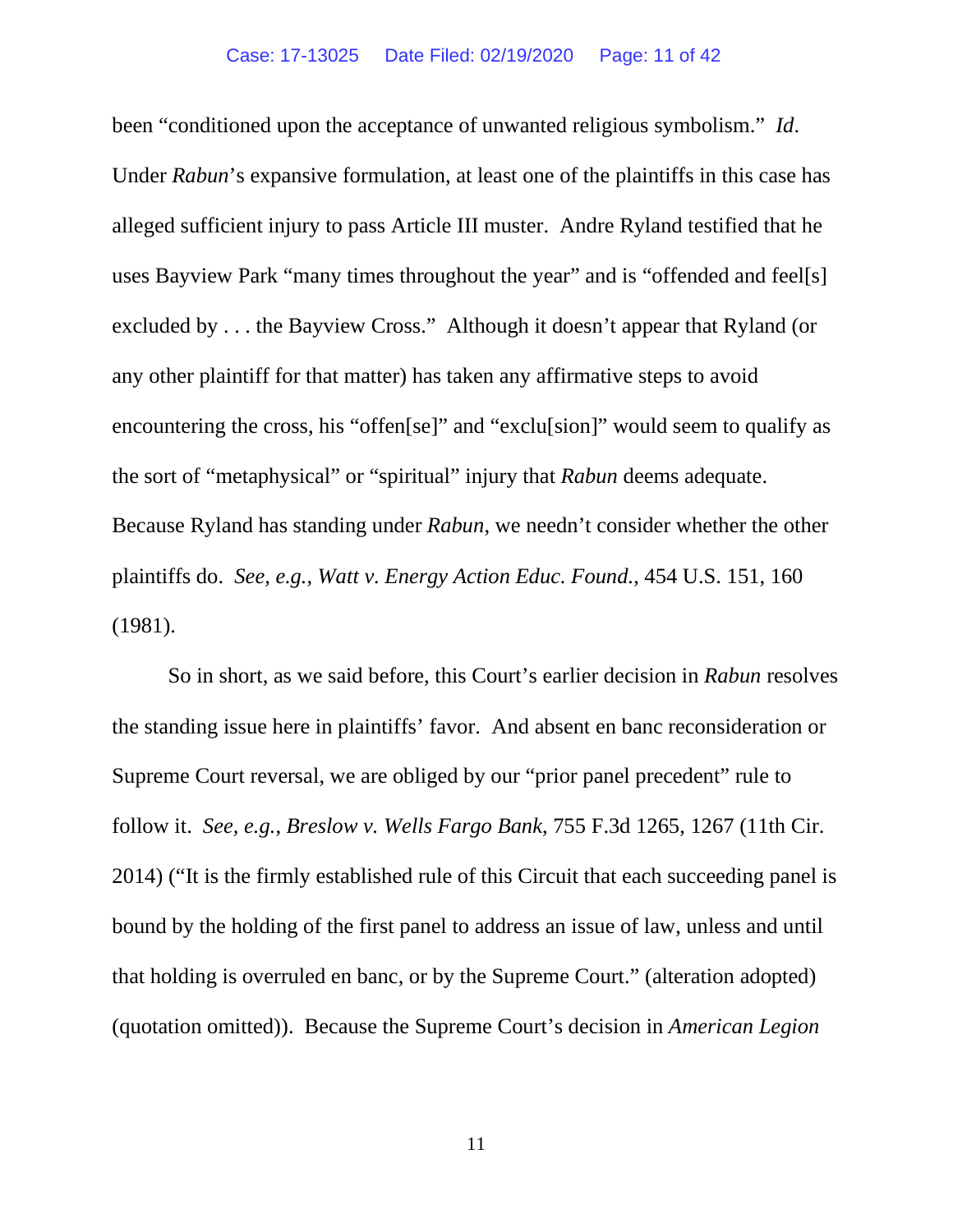didn't address standing one way or another, *Rabun* continues to bind us, and we are constrained to affirm the district court's standing determination.<sup>[2](#page-11-0)</sup>

We turn then, to the merits of plaintiffs' Establishment Clause claim.

## **B**

We won't bury the lede. Having reconsidered this case in light of *American Legion*, we conclude (1) that the Supreme Court's decision abrogates *Rabun*'s analysis and holding with respect to the merits of the Establishment Clause claim there and (2) that when *American Legion* (rather than *Rabun*) is applied, Pensacola's maintenance of the Bayview Park cross does not violate the First Amendment.

### **1**

Candidly—and respectfully—divining any sort of clear rule from the seven separate opinions in *American Legion* is a challenge. (Much more on that later.) But at least as it pertains to the continuing vitality of *Rabun*'s Establishment Clause analysis and holding—and thus our own earlier *Rabun*-based determination

<span id="page-11-0"></span><sup>2</sup> To clarify, the mere fact that the Court decided the *American Legion* case on the merits does not *ipso facto* indicate that it concluded that the plaintiffs there had Article III standing. One would think it might, as standing is a jurisdictional issue that a court is obliged to consider *sua sponte*, but the Supreme Court has rejected the suggestion that such implicit "drive-by jurisdictional rulings" carry any "precedential effect." *Steel Co. v. Citizens for a Better Env't*, 523 U.S. 83, 91 (1998). In *American Legion*, Justice Gorsuch (joined by Justice Thomas) filed a separate concurrence contending that the plaintiffs there lacked Article III standing because the "'offended observer' theory of standing has no basis in law" and clarifying that the Court's "own failure to consider standing c[ould not] be mistaken as an endorsement of it." *American Legion*, 139 S. Ct. at 2098, 2100 (Gorsuch, J., concurring in the judgment).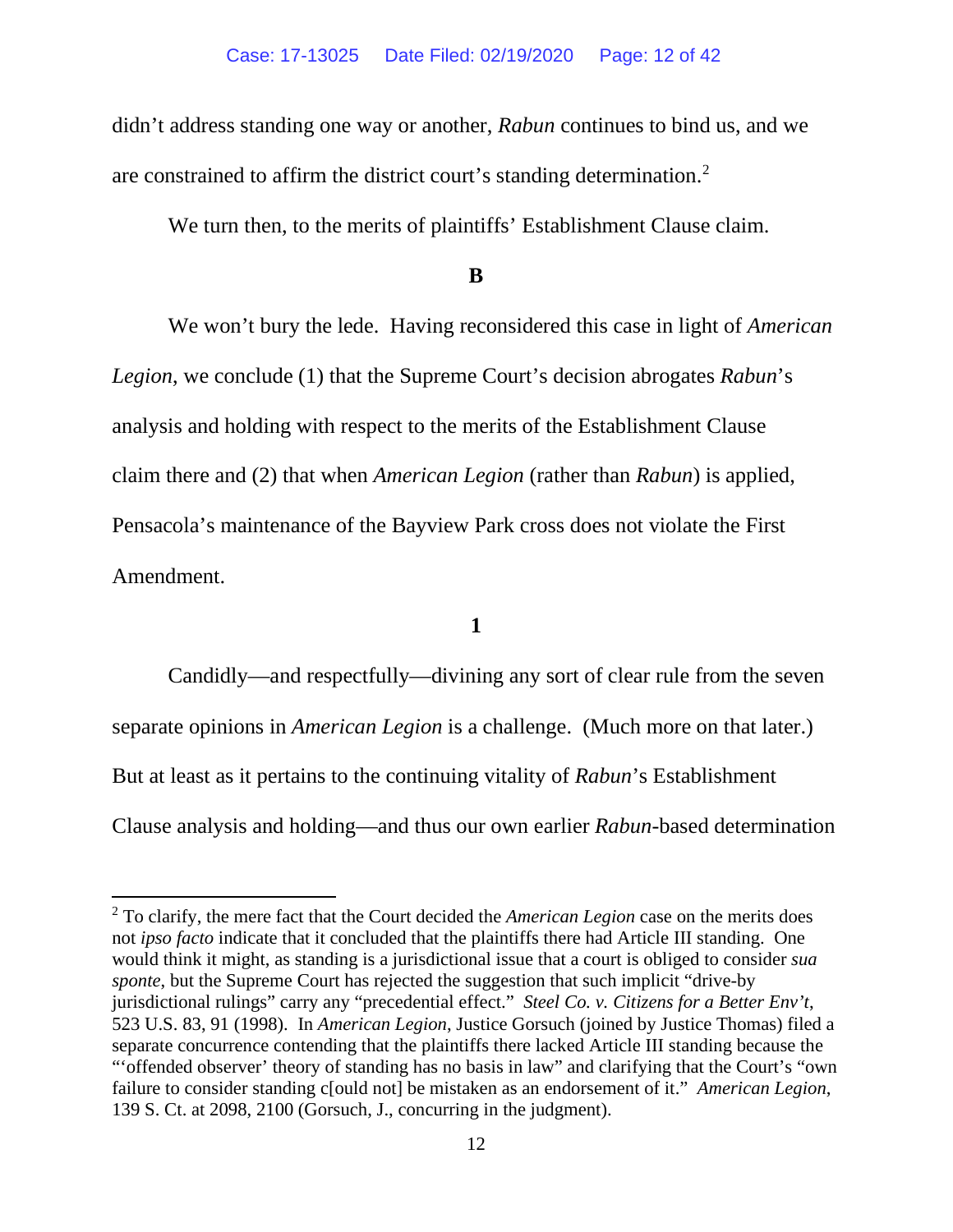that the Bayview Park cross violated the First Amendment—*American Legion* makes two things clear: (1) *Lemon* and its much-maligned three-part test no longer govern Establishment Clause challenges to religious monuments and displays; and (2) history and tradition play an important role in Establishment Clause analysis. For reasons we will explain, those two (related) aspects of *American Legion* gut *Rabun*'s merits analysis and thus fatally undermine the lone precedent that drove our initial decision.

**a**

We begin with a summary of *Rabun*'s Establishment Clause analysis. The panel in *Rabun* analyzed the Black Rock Mountain cross under *Lemon*'s three-part test, which both parties there "agree[d]" supplied "the correct legal standard." *Rabun*, 698 F.2d at 1109. *Lemon*, the panel observed, asks "(1) [w]hether the [challenged] action has a secular purpose; (2) [w]hether the 'principal or primary effect' is one which neither 'advances nor inhibits religion'; and (3) [w]hether the action fosters 'an excessive government entanglement with religion.'" *Id*. (quoting *Lemon*, 403 U.S. at 612–13). "[I]f even one of these three principles is violated," the *Rabun* panel continued, "the challenged governmental action will be found to violate the Establishment Clause." *Id*. The panel concluded that the defendants there had "failed to establish a secular purpose" for the Black Rock Mountain cross and, therefore, "that the maintenance of the cross in a state park violate[d] the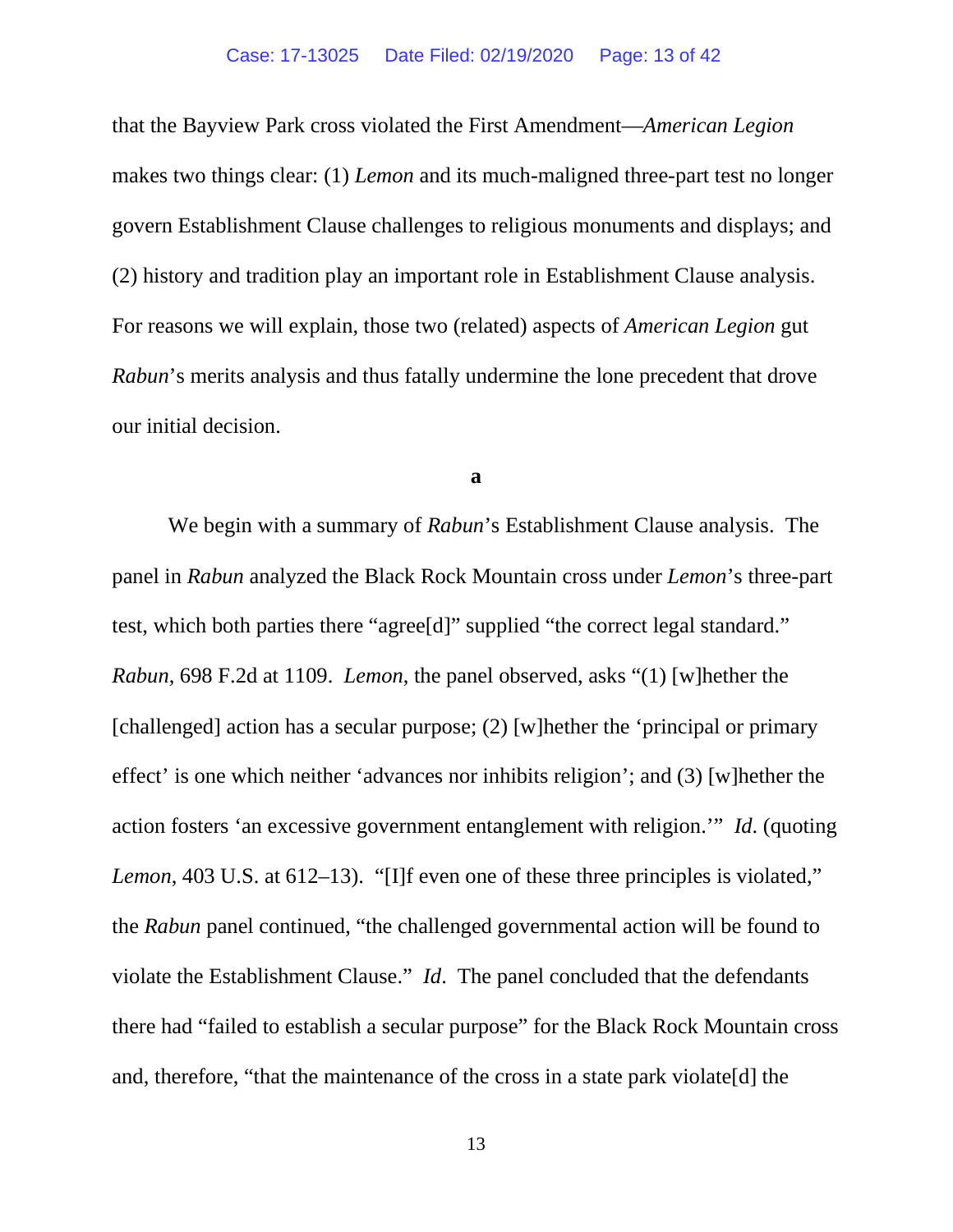Establishment Clause of the First Amendment." *Id*. at 1111. In closing, the panel acknowledged that the cross had stood in the park "[f]or many years," but held that "'historical acceptance without more' does not provide a rational basis for ignoring the command of the Establishment Clause that a state 'pursue a course of "neutrality" toward religion.'" *Id*. (quoting *Comm. for Pub. Educ. & Religious Liberty v. Nyquist*, 413 U.S. 756, 792–93 (1973)).

In our earlier opinion in this case, we followed *Rabun* right down the line as we were obliged to do. In particular, given the factual parallels between the Black Rock Mountain and Bayview Park crosses—both 30-some-odd feet tall, both erected by private organizations, both dedicated in conjunction with Easter services, and both located on government property—we held that the latter, like the former, violated the Establishment Clause. *Kondrat'yev*, 903 F.3d at 1174.

#### **b**

*American Legion* makes clear that *Rabun*'s Establishment Clause analysis and thus our own initial assessment of Pensacola's Bayview Park cross—is no longer good law, for two related reasons. We'll examine them in turn.

**i**

For present purposes, perhaps *American Legion*'s clearest message is this: *Lemon* is dead. Well, sort of. It's dead, that is, at least with respect to cases involving religious displays and monuments—including crosses. We count six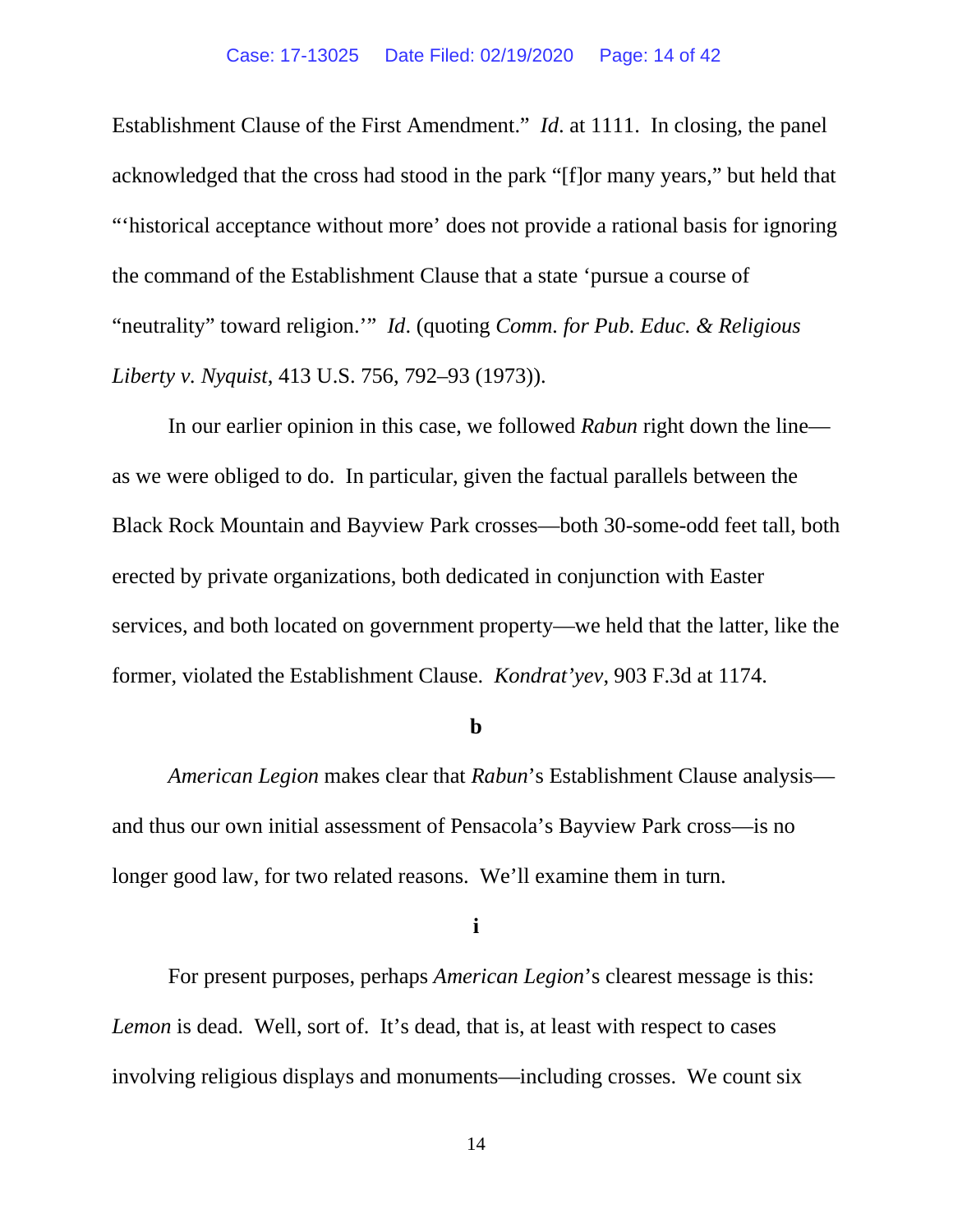clear votes for that proposition. For starters, Justice Alito's plurality opinion (joined by Chief Justice Roberts and Justices Breyer and Kavanaugh) pointedly criticized *Lemon* and its many "shortcomings," refused to apply it to the Bladensburg cross, and ultimately rejected "efforts to evaluate [display] cases" under it in favor of "a presumption of constitutionality for longstanding monuments, symbols, and practices." *American Legion*, 139 S. Ct. at 2080–82, 2081 n.16, 2087 (plurality). Justice Thomas authored a separate concurrence in which he explained, as relevant here, that the plurality had "rightly rejected" the "long-discredited" *Lemon* test as inapplicable to religious-display cases. *Id.* at 2097 (Thomas, J., concurring in the judgment). Indeed, he said that he would have "take[n] the logical next step and overrule[d] the *Lemon* test in all contexts." *Id.* Justice Gorsuch (joined by Justice Thomas) also wrote separately; he similarly described the "now shelved" *Lemon* test as a "misadventure" and agreed that the plurality had correctly repudiated it. *Id.* at 2101–02 (Gorsuch, J., concurring in the judgment). Six.

Justice Kagan concurred in part. While "agree[ing] that rigid application of the *Lemon* test does not solve every Establishment Clause problem," she expressed her continuing view that the "test's focus on purposes and effects is crucial in evaluating government action in this sphere" and therefore declined to join the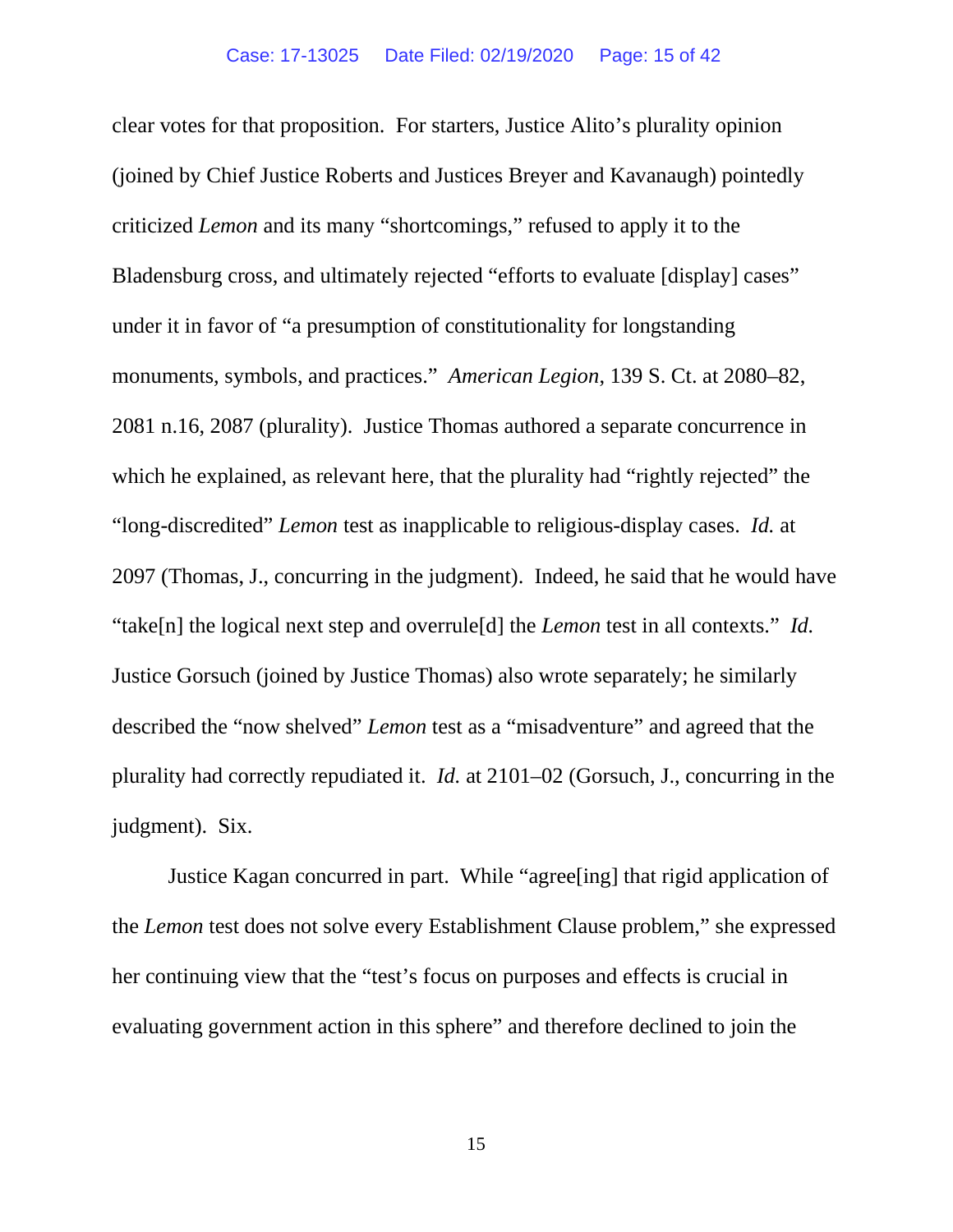portions of the plurality opinion expressly disclaiming *Lemon*—even if only, she said, out of "an excess of caution." *Id.* at 2094 (Kagan, J., concurring in part).

Justice Ginsburg (joined by Justice Sotomayor) dissented without mentioning *Lemon* one way or the other, either as applicable to religious-display cases or more generally. *Id.* at 2103–13 (Ginsburg, J., dissenting).

So again, that's six Justices—Chief Justice Roberts and Justices Thomas, Breyer, Alito, Gorsuch, and Kavanaugh—who have clearly rejected the proposition that *Lemon* provides the appropriate standard for religious-display cases like this one. So, for present purposes anyway, *Lemon* is indeed dead.

## **ii**

Another thing that *American Legion* makes reasonably clear is that history and tradition play a crucial role in Establishment Clause analysis. Justice Alito's plurality opinion (which, again, Chief Justice Roberts and Justices Breyer and Kavanaugh joined) explained that post-*Lemon* cases "have taken a more modest approach that focuses on the particular issue at hand and looks to history for guidance." *American Legion*, 139 S. Ct. at 2087 (plurality). The plurality opinion also reiterated the more emphatic statement in *Town of Greece v. Galloway*, 572 U.S. 565 (2014), that "the Establishment Clause *must* be interpreted 'by reference to historical practices and understandings.'" *American Legion*, 139 S. Ct. at 2087 (plurality) (emphasis added) (quoting *Town of Greece*, 572 U.S. at 576). And in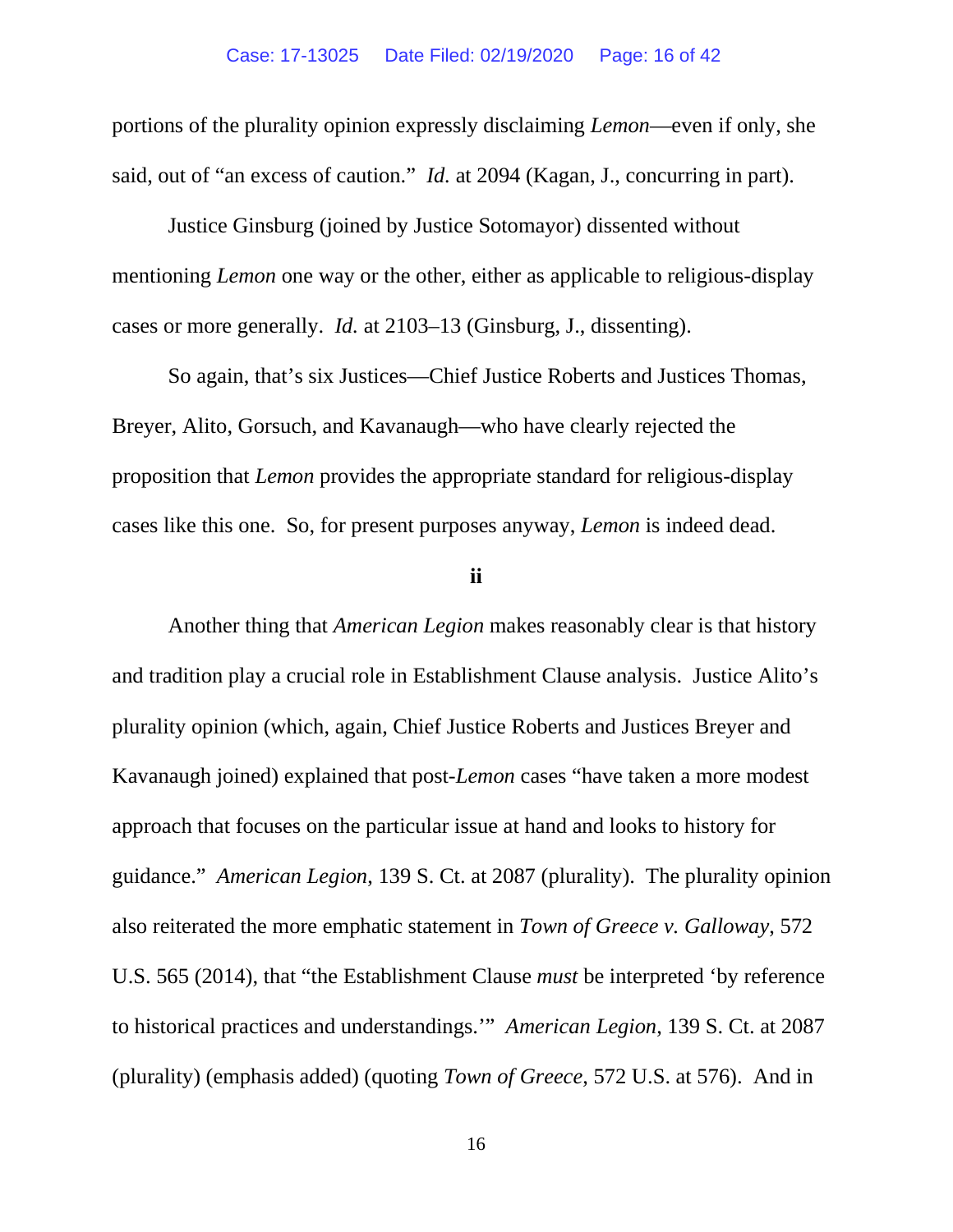#### Case: 17-13025 Date Filed: 02/19/2020 Page: 17 of 42

the same vein, noting that the Bladensburg cross had been in place for 90-some years, the plurality opinion adopted a formal "presumption of constitutionality for longstanding monuments, symbols, and practices." *Id*. at 2074, 2081–82.

Even while joining Justice Alito's lead opinion in full, Justice Breyer concurred separately to flesh out his position. He agreed that it was "appropriate[]" to "look[] to history for guidance" but clarified that, in his view, the Bladensburg cross's constitutionality ultimately turned on "its particular historical context and its long-held place in the community." *Id.* at 2091 (Breyer, J., concurring). He declined to embrace an all-encompassing "'history and tradition' test that would permit any newly constructed religious memorial on public land." *Id.* In short, for Justice Breyer, the key seemed to be that the Bladensburg cross had been there for a long time.

Justice Kagan expressed a similar position. She too agreed that it is important to "look[] to history for guidance" but declined to "sign on to any broader statements about history's role in Establishment Clause analysis." *Id.* at 2094 (Kagan, J., concurring in part). Like Justice Breyer, Justice Kagan emphasized the "longstanding"-ness of the Bladensburg cross. *See id.* And indeed, Justice Kagan joined a portion of Justice Alito's lead opinion stating that "retaining established, religiously expressive monuments, symbols, and practices is quite different from erecting or adopting new ones" and, further, that "[t]he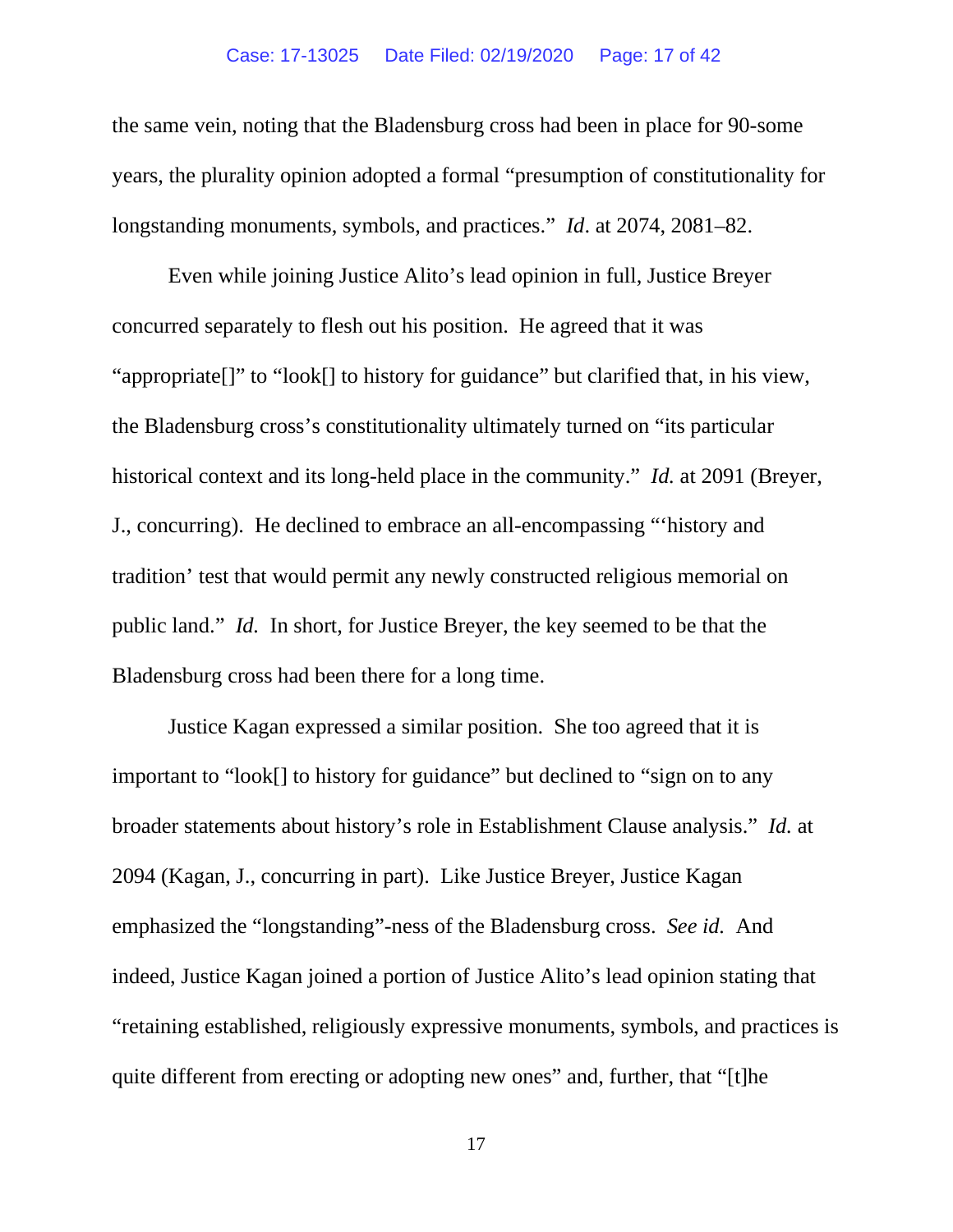passage of time gives rise to a strong presumption of constitutionality"—thereby making a clear majority for both propositions. *Id.* at 2085 (opinion of the Court).

So again, let's pause briefly to count heads. At this point, we have five— Justice Alito plus Chief Justice Roberts and Justices Breyer, Kagan, and Kavanaugh—who have agreed, as a general matter, that courts considering Establishment Clause challenges should at the very least "look[] to history for guidance." And perhaps more importantly for the disposition of our case, we have the same five agreeing that an established religious display or monument is entitled to a formal (and in one iteration "strong") "presumption of constitutionality."

Justice Thomas's and Justice Gorsuch's concurring opinions round out the story. Although Justice Thomas's opinion was focused on other issues principally the notion that the Establishment Clause isn't properly incorporated against the states—there can be little doubt that he believes that history plays a central (and probably decisive) role in Establishment Clause analysis. *See, e.g.*, *id.* at 2094–98 (Thomas, J., concurring in the judgment) (referring to practices "at the founding," "the historical characteristics of an establishment of religion," and "our Nation's history and traditions"). So that, it seems, is six votes for history and settled practice.

And although he was concerned principally with standing, Justice Gorsuch offered a few thoughts about the merits, as well. He began by noting with approval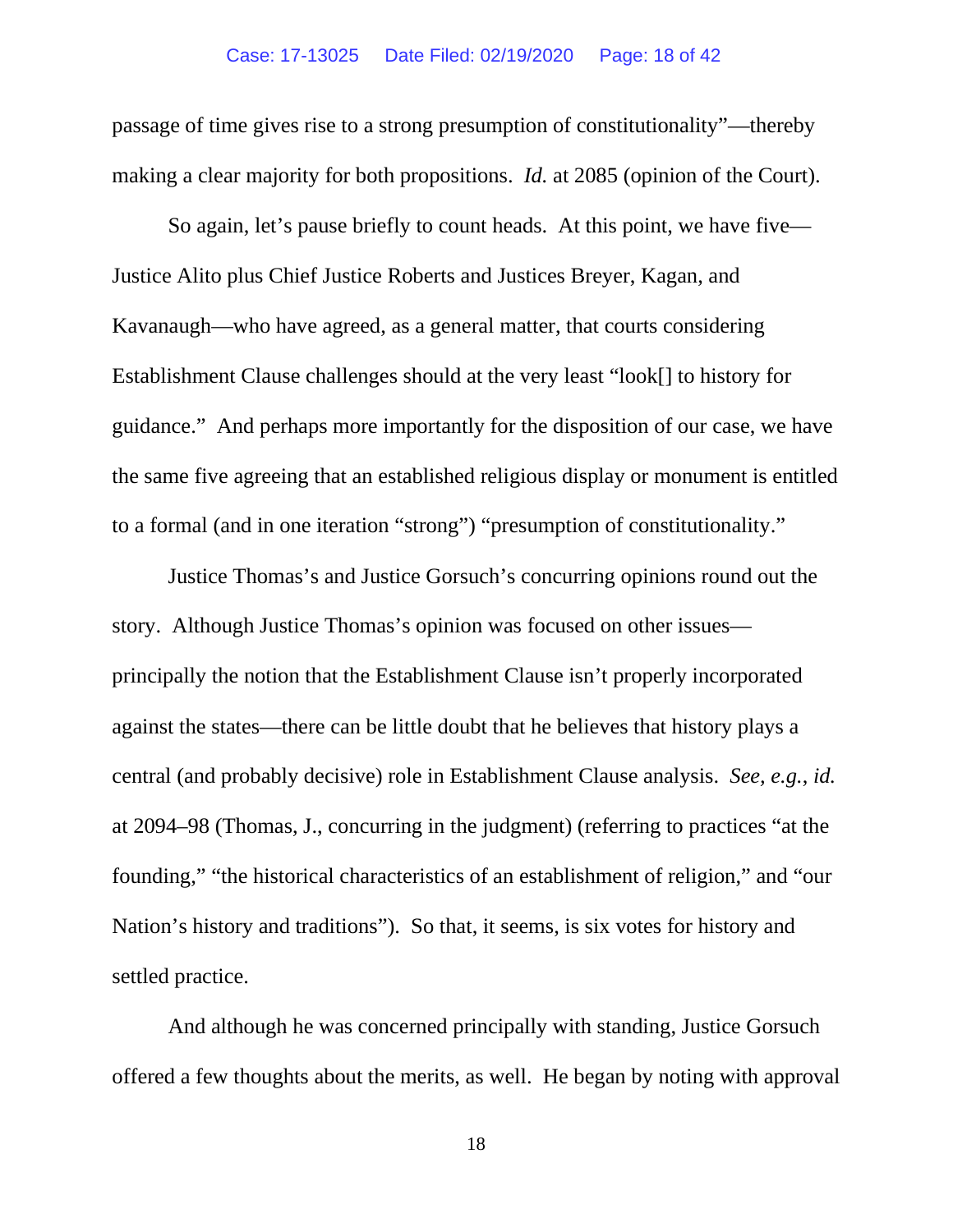that Justice Alito's lead opinion "relie[d] on a more modest, historically sensitive approach" and "recogniz[ed] that 'the Establishment Clause must be interpreted by reference to historical practices and understandings.'" *Id.* at 2101–02 (Gorsuch, J., concurring in the judgment). Justice Gorsuch summarized the plurality opinion as concluding that "what matters . . . is whether the challenged practice fits 'within the tradition' of this country." *Id.* at 2102. "I agree with all this," he said, "and don't doubt that the monument before us is constitutional in light of the nation's traditions." *Id.* Justice Gorsuch expressed some consternation with the plurality opinion's emphasis on a monument's longstanding-ness; the way he saw it, "what matters when it comes to assessing a monument, symbol, or practice isn't its age but its compliance with ageless principles." *Id.* In any event, it's clear that we can count Justice Gorsuch a seventh vote for the relevance of history to Establishment Clause analysis; if anything, he seems to have thought that the plurality hadn't gone quite far enough.

That leaves only Justices Ginsburg and Sotomayor, whose dissent didn't say anything one way or the other about the propriety of consulting history, tradition, or settled practice in assessing the Bladensburg cross's constitutionality. *See id.* at 2103–13 (Ginsburg, J., dissenting).

So, a final tally: We count seven votes for the proposition that history, tradition, and settled practice must at the very least be consulted—for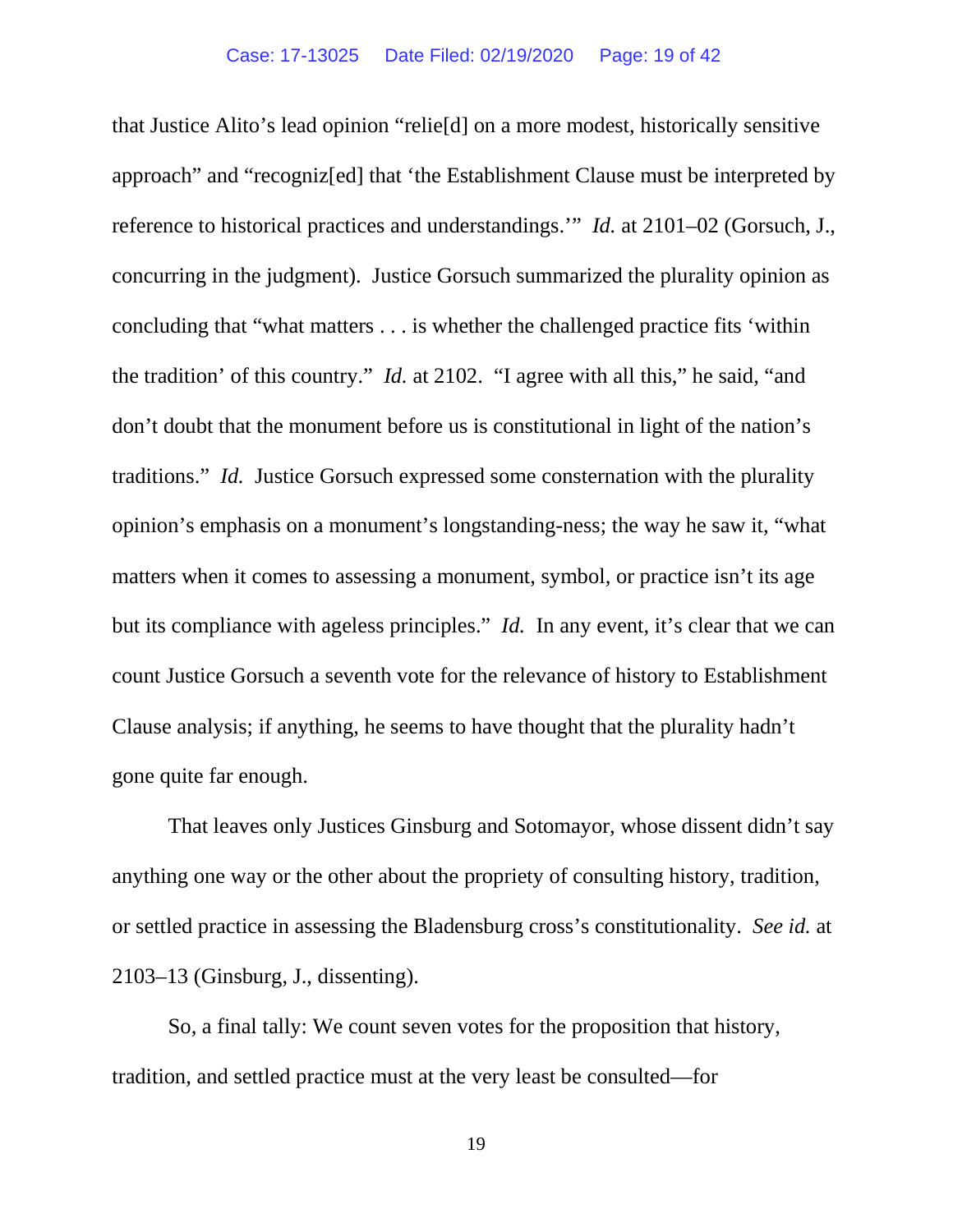"guidance"—in deciding an Establishment Clause case, and five votes in favor of granting a formal "presumption of constitutionality" to established religious displays and monuments.

\* \* \*

What does all this mean for *Rabun*—and for our own earlier reliance on *Rabun* to invalidate Pensacola's Bayview Park cross? In short, we think it means that *Rabun*'s Establishment Clause analysis no longer controls and that we must assess the cross's constitutionality afresh under *American Legion*. As we explained in our initial opinion, the panel in *Rabun* (1) applied *Lemon* and (2) rejected historical practice as a reliable guide for Establishment Clause cases. *Kondrat'yev*, 903 F.3d at 1173–74. In stark contrast, the Supreme Court in *American Legion* made clear (1) that *Lemon* does not apply in religious-display cases and (2) that history and tradition matter.

When an intervening Supreme Court decision is "clearly on point" and "clearly inconsistent" with preexisting Eleventh Circuit precedent, *Garrett v. Univ. of Ala. at Birmingham Bd. of Trs.*, 344 F.3d 1288, 1292 (11th Cir. 2003), "we are bound to follow [the] Supreme Court," *Overlook Gardens Props., L.L.C. v. Orix USA, L.P.*, 927 F.3d 1194, 1201 (11th Cir. 2019). We have little difficulty in concluding that with respect to the applicability of *Lemon* and the relevance of history, tradition, and settled practice, the Supreme Court's decision in *American*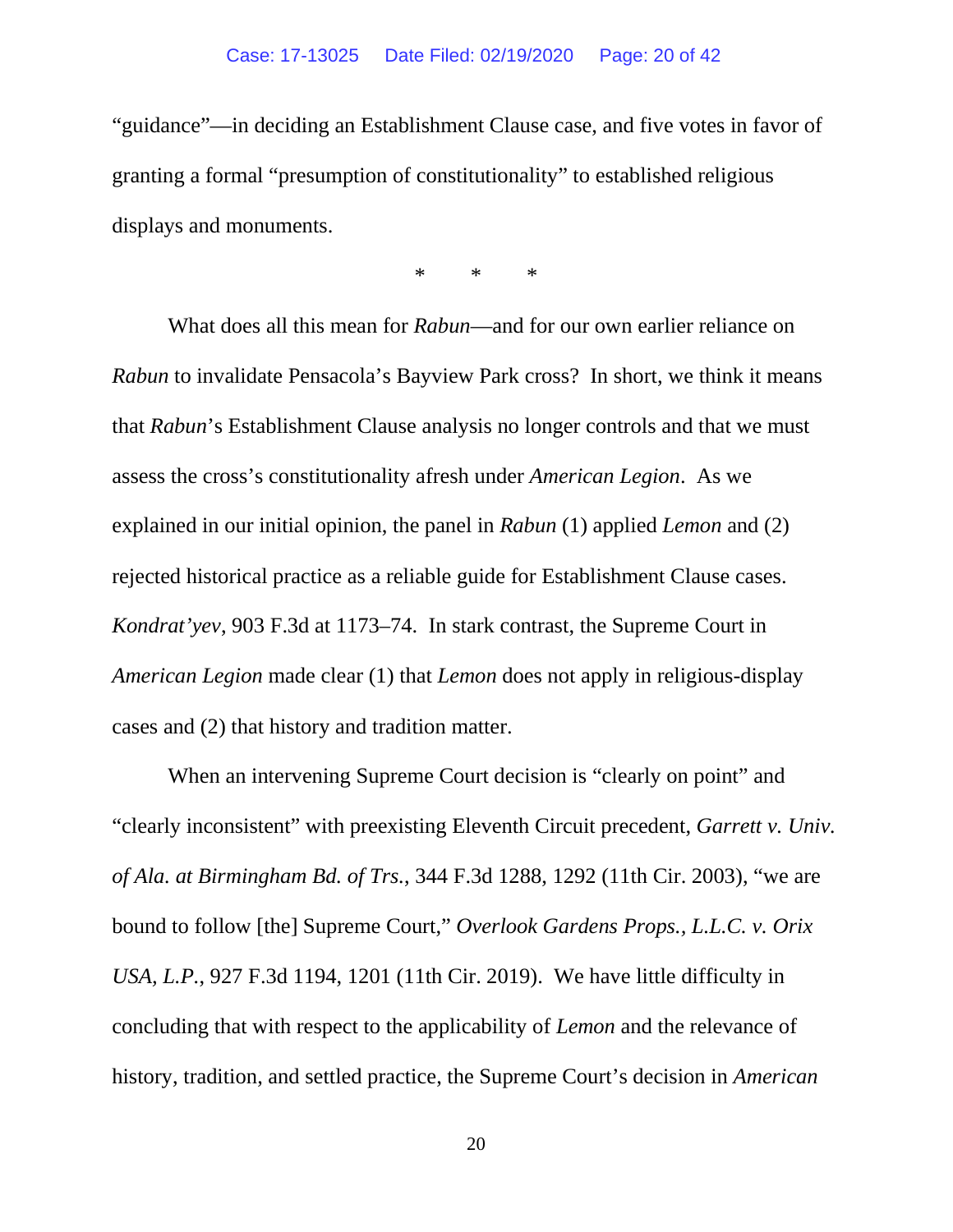*Legion* is both "clearly on point" and "clearly inconsistent" with *Rabun*.

Accordingly, we conclude that *Rabun* is abrogated—not as to standing, *see supra* at 8–12, but as to its Establishment Clause analysis and holding—and that we must follow *American Legion* instead.

When we apply *American Legion* rather than *Rabun*, we conclude that the Bayview Park cross does not violate the Establishment Clause. Explaining why will require a little bit of, well, explaining.

**2**

Applying *American Legion* is (as you've probably already sensed) easier said than done; the Supreme Court's splintered decision spans more than 80 slipopinion pages and comprises seven separate writings. [3](#page-20-0) But several principles do emerge. Perhaps the clearest—alongside *Lemon*'s inapplicability to display cases and history and tradition's significance—is that "established" religious monuments

<span id="page-20-0"></span><sup>&</sup>lt;sup>3</sup> From the syllabus:

ALITO, J., announced the judgment of the Court and delivered the opinion of the Court with respect to Parts I, II-B, II-C, III, and IV, in which ROBERTS, C.J., and BREYER, KAGAN, and KAVANAUGH, JJ., joined, and an opinion with respect to Parts II-A and II-D, in which ROBERTS, C. J., and BREYER and KAVANAUGH, JJ., joined. BREYER, J., filed a concurring opinion, in which KAGAN, J., joined. KAVANAUGH, J., filed a concurring opinion. KAGAN, J., filed an opinion concurring in part. Thom-As, J., filed an opinion concurring in the judgment. GORSUCH, J., filed an opinion concurring in the judgment, in which THOMAS, J., joined. GINSBURG, J., filed a dissenting opinion, in which SOTOMAYOR, J., joined.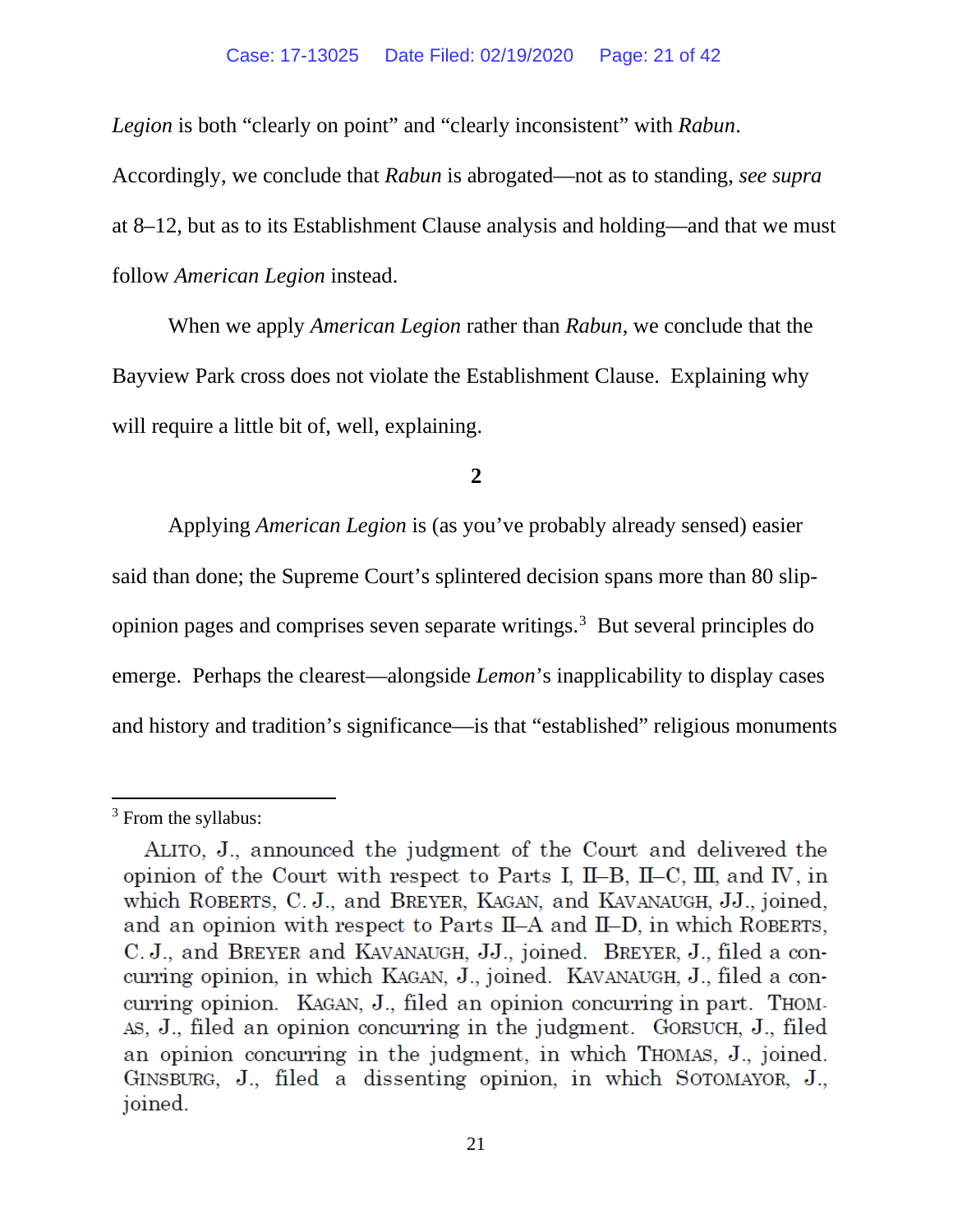and displays are entitled to a formal "presumption of constitutionality." Justice Alito's four-member plurality opinion, for instance, states that reviewing courts should apply "a presumption of constitutionality for longstanding monuments, symbols, and practices." *American Legion*, 139 S. Ct. at 2081–82 (plurality). Even more significantly, a portion of his opinion joined by Justice Kagan—and thus representing the decision of the full Court—goes on to reiterate that "a strong presumption of constitutionality" attaches to "established" monuments. *Id.* at 2085 (opinion of the Court). Clear enough.

Far *less* clear from *American Legion*—but just as important to our consideration of the Bayview Park cross's constitutionality—is exactly how and when this "strong presumption" arises and how and when it can be rebutted. We turn, then, to those two issues. [4](#page-21-0)

<span id="page-21-0"></span><sup>&</sup>lt;sup>4</sup> As our earlier summary indicates, it's unclear exactly how ("established"-ness aside) history and tradition (more generally) should be weighed in Establishment Clause analysis post-*American Legion*. *Compare, e.g.*, *American Legion*, 139 S. Ct. at 2087 (plurality) ("look[ing] to history for guidance" in Establishment Clause cases), *with, e.g.*, *id.* at 2091 (Breyer, J., concurring) (agreeing that it's "appropriate[]" to "look[] to history for guidance," but clarifying that, in his view, the cross's constitutionality ultimately turned on "its particular historical context and its long-held place in the community"), *and, e.g.*, *id.* at 2094 (Kagan, J., concurring in part) (also agreeing that it's important to "look[] to history for guidance," but declining to "sign on to any broader statements about history's role in Establishment Clause analysis"), *and, e.g.*, *id.* at 2094–98 (Thomas, J., concurring in the judgment) (referring to practices "at the founding," the "historical characteristics of an establishment of religion," and "our Nation's history and traditions"), *and, e.g., id.* at 2101 (Gorsuch, J., concurring in the judgment) (agreeing that "the Establishment Clause must be interpreted by reference to historical practices and understandings"). To the extent that history and tradition have a meaningful role to play, they cut decisively in favor of the Bayview Park cross's constitutionality for reasons that have been explained elsewhere and that we needn't repeat here. *See Kondrat'yev*, 903 F.3d at 1180–82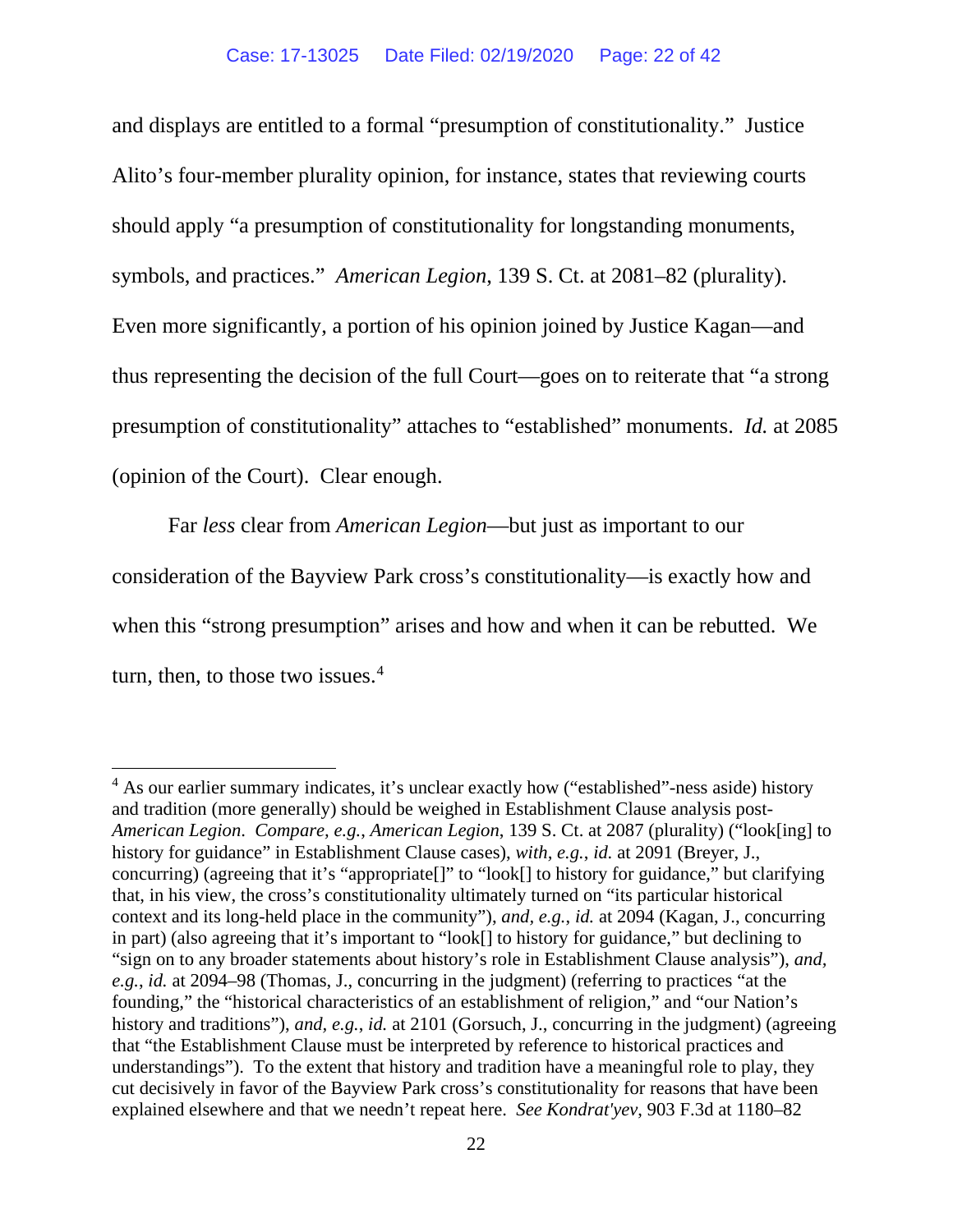**a**

First, how does the presumption of constitutionality arise? In embracing the presumption, the Supreme Court highlighted "four considerations," which, it said, demonstrate "that retaining established, religiously expressive monuments, symbols, and practices is quite different from erecting or adopting new ones." *Id*. To recap, those considerations are as follows: (1) that "identifying the[] original purpose or purposes" of an established monument "may be especially difficult"; (2) that "as time goes by, the purposes associated with an established monument, symbol, or practice often multiply"; (3) that "the message conveyed" by the monument "may change over time"; and (4) that "when time's passage imbues" a monument with "familiarity and historical significance, removing it may no longer appear neutral" toward religion. *Id.* at 2082–85 (alteration adopted) (quotation omitted).

The trick is that the Supreme Court's opinion sends mixed messages about whether and to what extent the four "considerations" inform the operation of the presumption. In particular, it's not clear whether, by articulating the four considerations, the Court intended to explain how and why it reached its conclusion that the presumption should apply—or instead to prescribe a list of

<sup>(</sup>Newsom, J., concurring in the judgment) (chronicling and describing similar crosses on public land, dating back at least as far as 1782).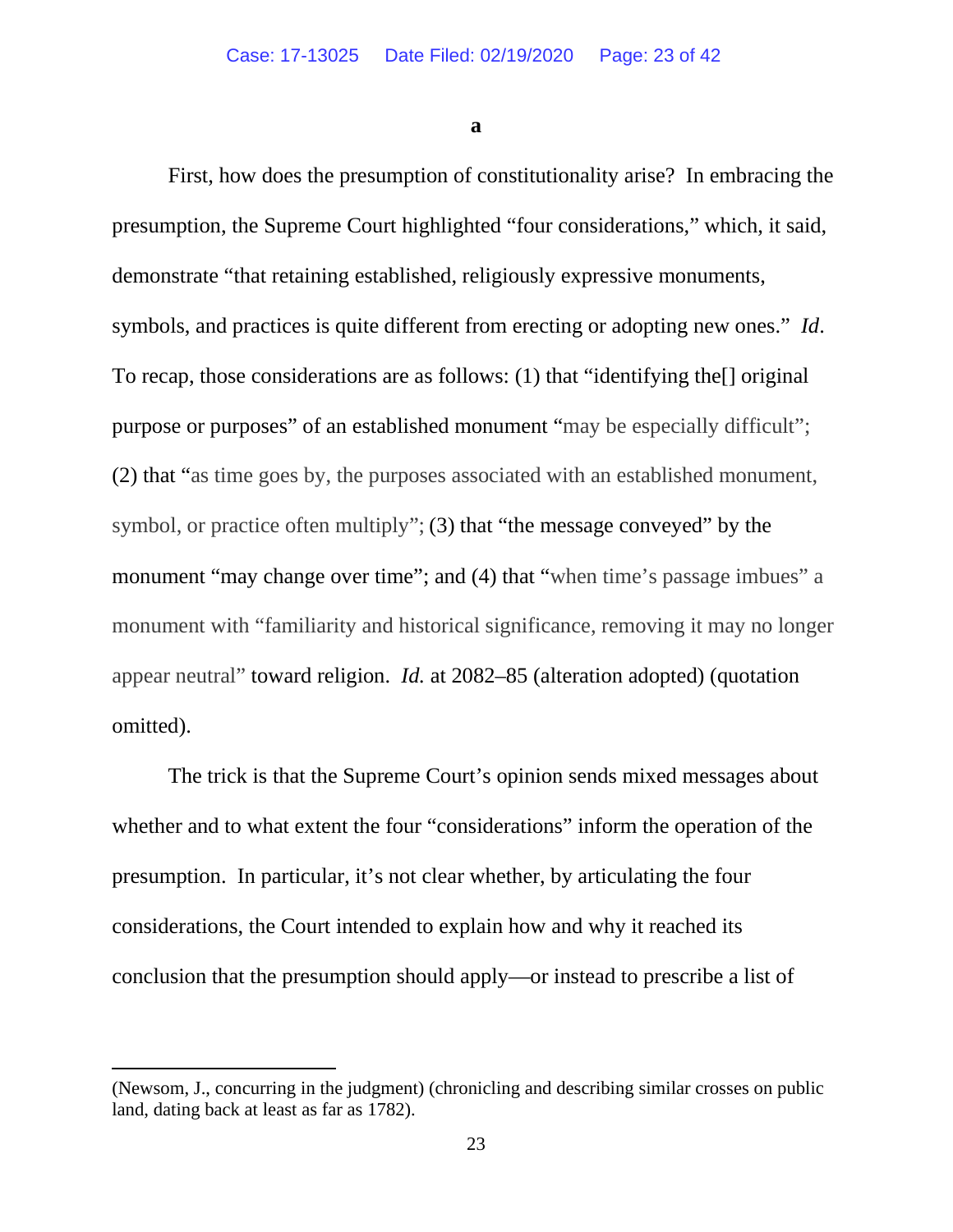prerequisites that must obtain before the presumption applies. If the considerations were just steps in the Court's analysis, then the presumption will arise simply by virtue of a religious display's "established"-ness. If, on the other hand, the considerations impose mandatory conditions—prerequisites—then the presumption would seemingly arise *only* where all (or the balance?) of the four considerations apply. Hence the question that confronts us: Does the presumption apply categorically, to all established religious monuments, or only to those particular monuments (even if established) that meet the four considerations? Our answer: Hard to say. Happily, we needn't resolve the uncertainty here because, either way, we conclude that the presumption applies to the Bayview Park cross.

In *Freedom From Religion Foundation, Inc. v. County of Lehigh*, the Third Circuit recently opted for the first interpretation, holding that *American Legion*'s presumption of constitutionality applies categorically to all established religious displays and that it isn't necessary for a particular monument to separately satisfy all four considerations to qualify. 933 F.3d 275, 282 (3d Cir. 2019). That may well be right; there's certainly language in the Supreme Court's opinion(s) that leaves that impression. Perhaps most notably, the plurality introduced its discussion of the considerations this way:

For at least four reasons, the *Lemon* test presents particularly daunting problems in cases, including the one now before us, that involve the use, for ceremonial, celebratory, or commemorative purposes, of words or symbols with religious associations. Together, these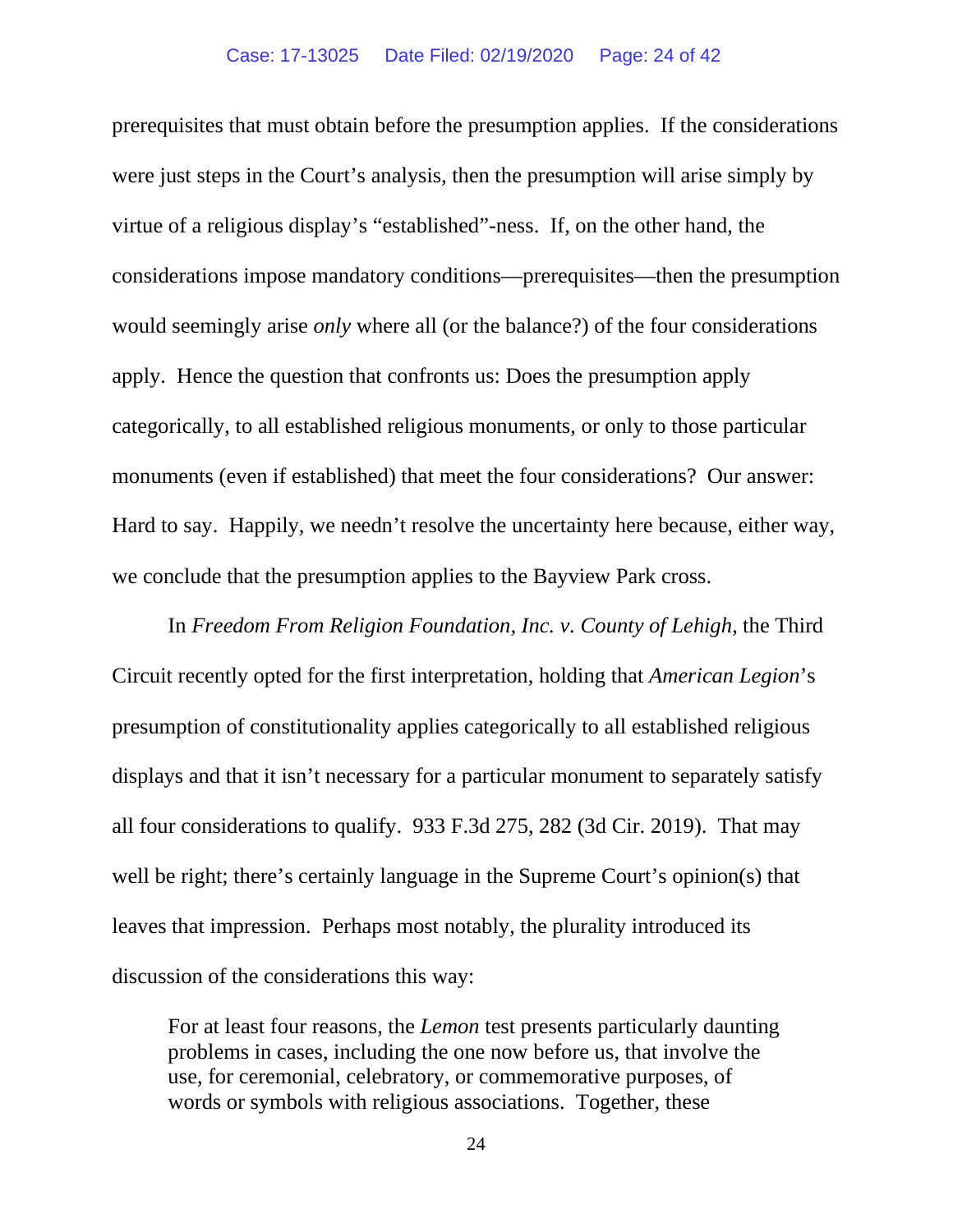considerations counsel against efforts to evaluate such cases under *Lemon* and toward application of a presumption of constitutionality for longstanding monuments, symbols, and practices.

*American Legion*, 139 S. Ct. at 2081–82 (plurality) (footnote omitted). That

language—"cases . . . that involve" religious symbols, "such cases," etc.—strongly

suggests that the presumption of constitutionality applies, categorically, to *all*

"longstanding monuments, symbols, and practices." *Id.* That suggestion is

reinforced by the (full) Court's discussion of the four considerations themselves,

which likewise implies that the presumption applies categorically and that the

considerations are not necessary prerequisites. The Court observed, for instance—

- 1. that "these cases" (seemingly as a class) "often" (not invariably) concern monuments that were erected long ago and whose original purposes "may be" (not are) difficult to discern, *id.* at 2082 (opinion of the Court);
- 2. that as time passes the purposes associated with an established monument "often" (not invariably) multiply and that the existence of multiple purposes is "more likely" (not certain) to occur in "such cases" (again, seemingly as a class), *id.* at 2082–83;
- 3. that the message associated with such a monument "may" (not will) evolve over time, *id.* at 2084; and
- 4. removing a longstanding and thus familiar monument "may" (not will) appear hostile, rather than neutral, toward religion, *id.* at 2084–85.

The Court (again, the full Court) then capped its discussion by stating that "[t]hese

four considerations show that retaining established, religiously expressive

monuments, symbols, and practices"—again, apparently as a class—"is quite

different from erecting or adopting new ones," and that, accordingly, "[t]he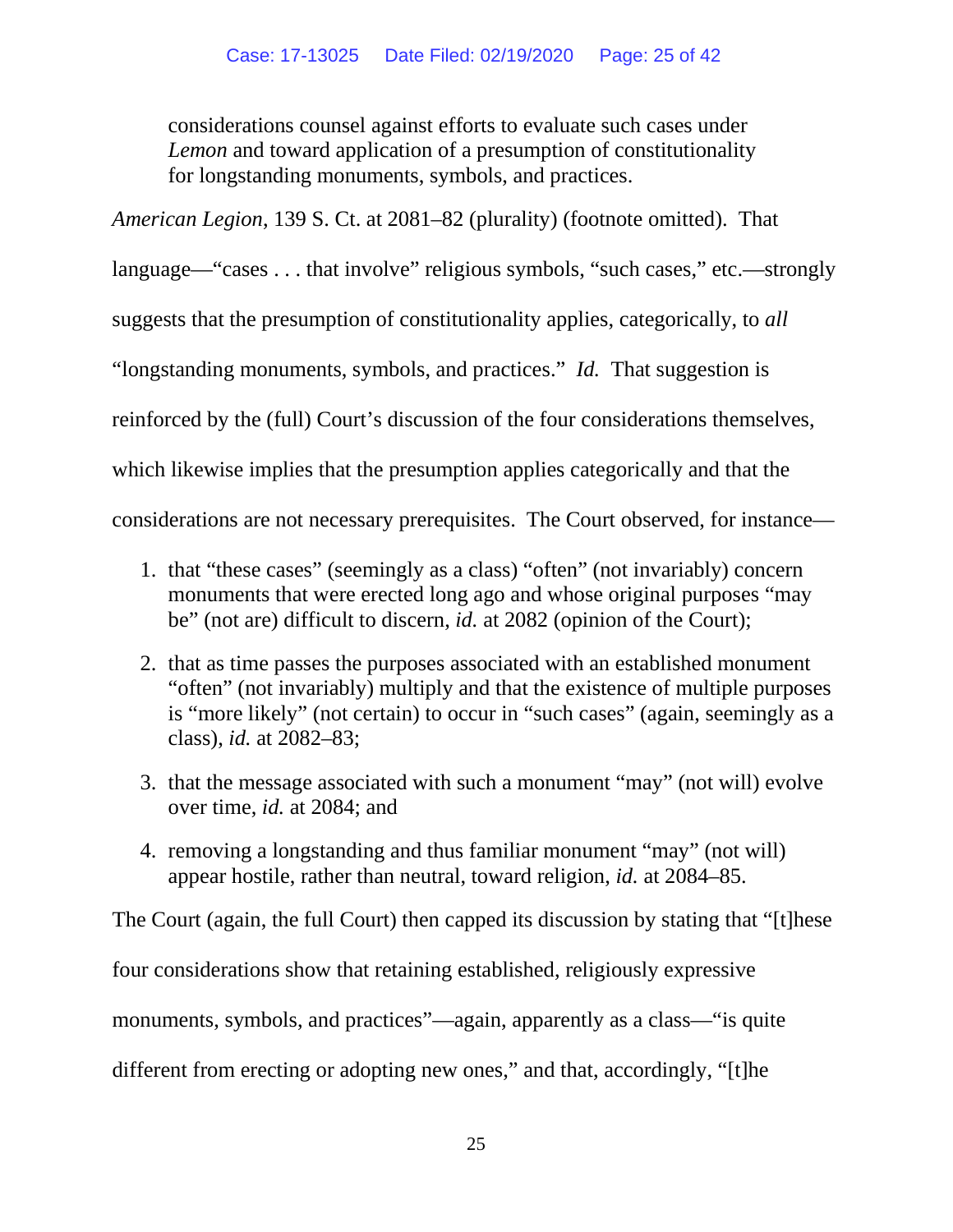passage of time gives rise to a strong presumption of constitutionality." *Id.* at 2085.

Now, in fairness, there is also language in *American Legion* that cuts the other way—toward a conclusion that, in order to qualify for the presumption, a particular monument must satisfy all (or at least the balance of the) four considerations. For instance, the Supreme Court purported to "apply[] these principles"—by which it seemed (?) to mean the considerations—to hold that "the Bladensburg Cross does not violate the Establishment Clause." *Id.* at 2089. And in its concluding paragraph, the Court appeared to march through the considerations, pretty methodically, with respect to the Bladensburg cross specifically:

The cross is undoubtedly a Christian symbol, but that fact should not blind us to everything else that the Bladensburg Cross has come to represent. **[Considerations 1 and 2]** For some, that monument is a symbolic resting place for ancestors who never returned home. For others, it is a place for the community to gather and honor all veterans and their sacrifices for our Nation. For others still, it is a historical landmark. **[Considerations 2 and 3]** For many of these people, destroying or defacing the Cross that has stood undisturbed for nearly a century would not be neutral and would not further the ideals of respect and tolerance embodied in the First Amendment. **[Consideration 4]**

*Id.* at 2090. Having assessed each of the considerations individually, the Court concluded: "For all these reasons, the [Bladensburg] Cross does not offend the Constitution." *Id.*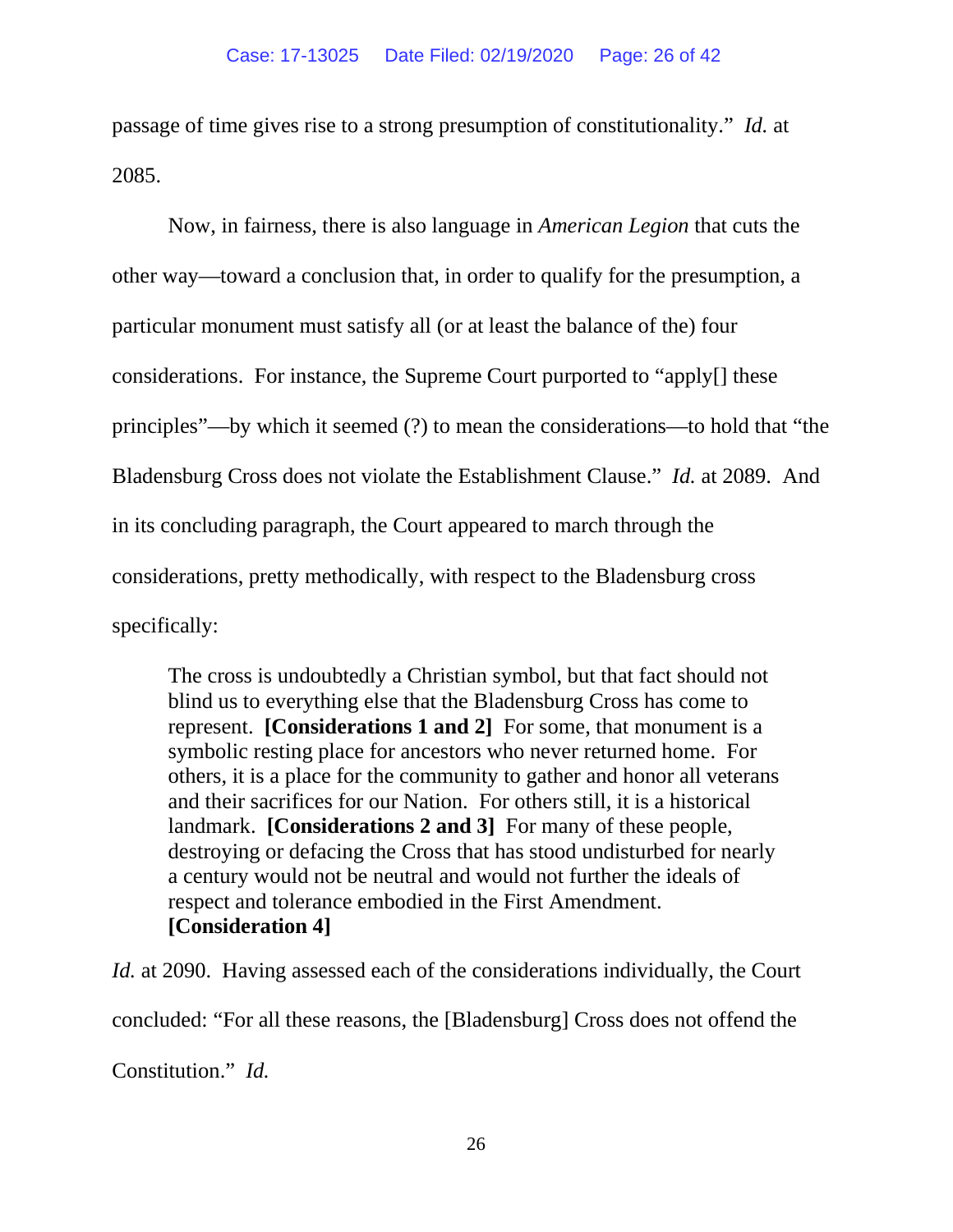In short, we think there are two plausible readings of *American Legion* one, which the City advocates and the Third Circuit has adopted, would apply a presumption of constitutionality to any "established" religious monument; the other, which plaintiffs advocate, would apply the presumption only to monuments that separately satisfy the four considerations that the Supreme Court highlighted in its decision. Fortunately, we conclude that we needn't choose between these two readings, because we are satisfied that the presumption attaches under either one.

On the City's (and Third Circuit's) categorical interpretation, the Bayview Park cross plainly qualifies—the cross is "established" (given its age, whether deemed to be roughly 50 or roughly 75 years old), "religiously expressive" (it's a cross), and a "monument" or "symbol." *See id.* at 2085. Enough said.

Although it takes a bit of unpacking, we're also satisfied that the presumption attaches even if *American Legion*'s four considerations are necessary preconditions. First, here, as is "often" the case with established monuments, "identifying [the cross's] original purpose or purposes [is] especially difficult." *See id.* at 2082. The record demonstrates (1) that the National Youth Administration erected a wooden cross in Bayview Park as part of an Easter sunrise program organized by the Pensacola Jaycees, (2) that the original wooden cross was later replaced with a concrete version dedicated at the 29th annual Easter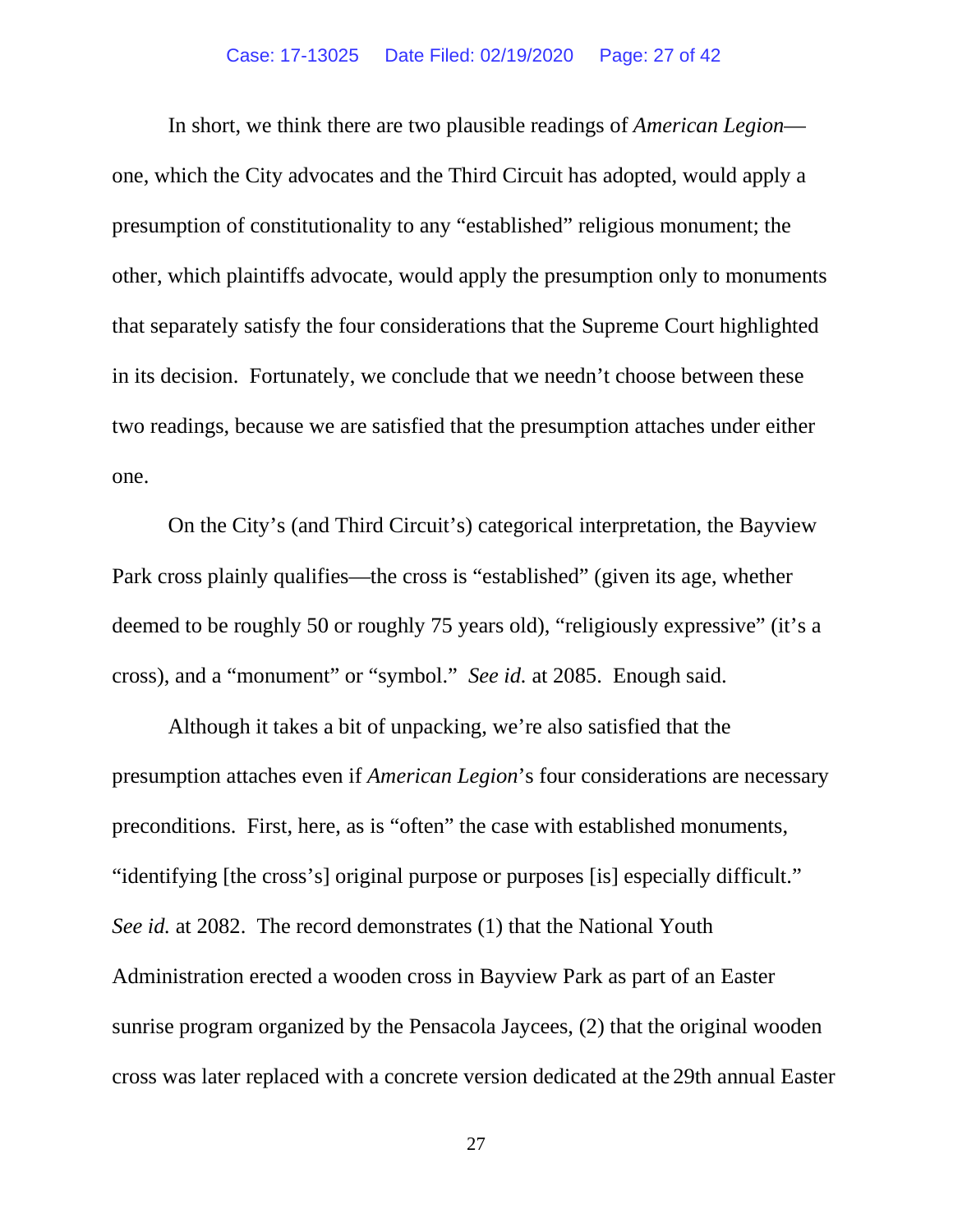service, and (3) that the Jaycees later donated to the cross to the City—but not much else. And to complicate matters further, the "difficult[y]" of isolating the Bayview Park cross's "original purpose" is compounded by the fact that there are three entities whose intentions might plausibly matter: the National Youth Administration, the Jaycees, and the City. Even if we were to assume that the National Youth Administration and the Jaycees had religious motivations for erecting the cross in the first place, what of the City—which is, after all, the only state actor in the mix and thus the only entity capable of violating the First Amendment? Plaintiffs haven't offered any meaningful evidence regarding the City's own motivations, either for allowing the erection of the original wooden cross, for permitting its replacement with the current concrete cross, or for accepting the Jaycees' donation. Without better evidence as to the City's "original purpose" concerning the cross, we think "it would be inappropriate for [us] to compel [its] removal or termination based on supposition." *See id.*

Second, as is likewise characteristic of established monuments, the purposes associated with the Bayview Park cross have multiplied over time. *See id.* Whatever the City's original motivation for allowing the cross's erection and subsequent replacement and donation, it's clear that in the ensuing years the cross has come to serve multiple purposes. For instance, although it has remained the location for an annual Easter sunrise program, it has also been used as a site for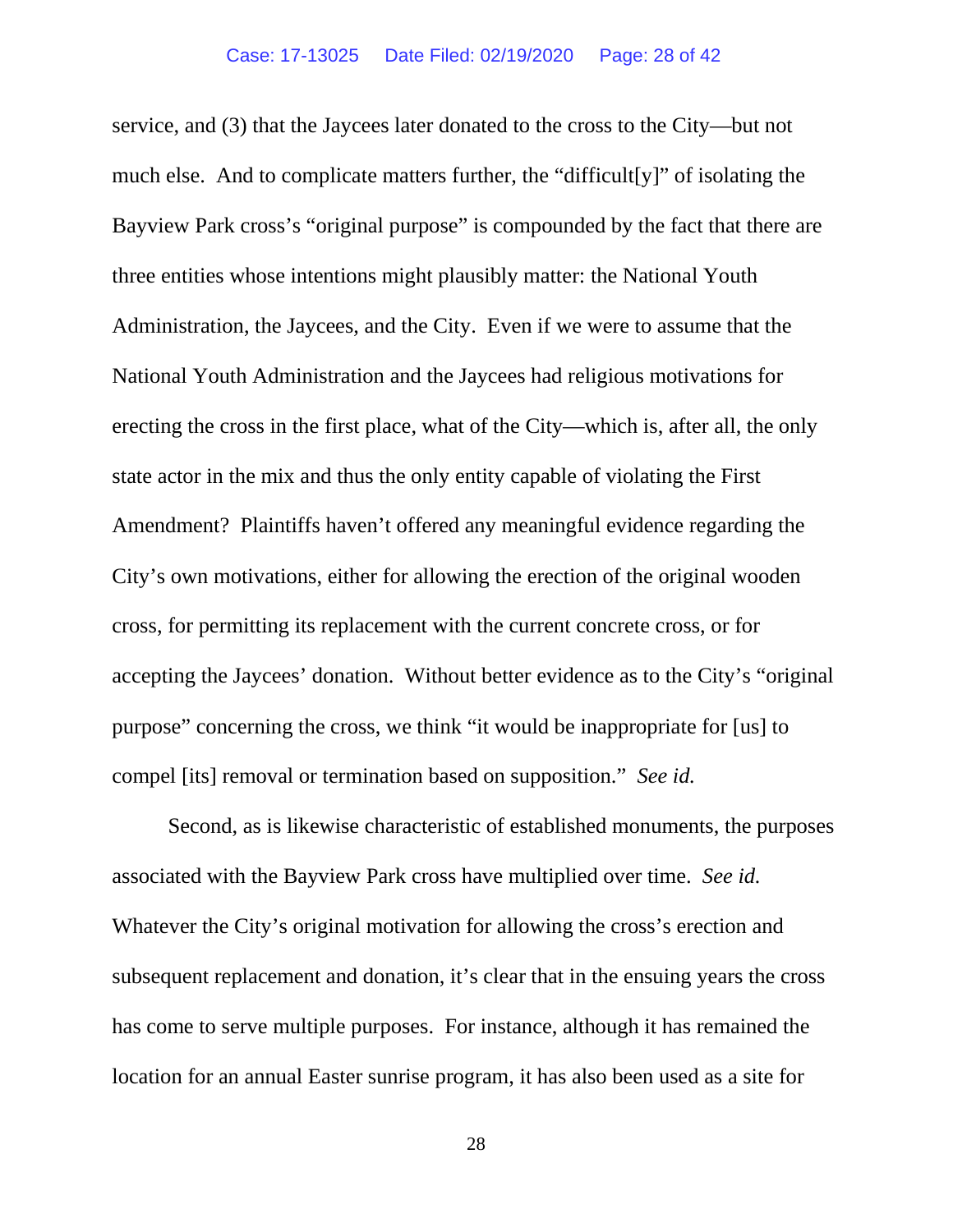remembrance services on Veterans and Memorial Days, as well as a place for citizens to gather during times of national crisis—*e.g.*, following the death of President Roosevelt, during times of war, etc. Moreover, the cross, bandstand, and surrounding area have hosted many community gatherings—including boat festivals, fundraising walks, outdoor movie nights, and weddings—and there is no evidence that the City has ever made the space available to the public on anything other than a neutral basis. (The surest proof of that fact: Just two months before the filing of this lawsuit, the City granted plaintiff David Suhor's request to reserve the cross for his own "satanic purposes," which required a church that had already reserved it to move to another area of the park.) So, what the Supreme Court said in *American Legion* applies here precisely: "Even if the original purpose of a monument was infused with religion, the passage of time may obscure that sentiment," and "[a]s our society becomes more and more religiously diverse, a community may preserve such monuments, symbols, and practices for the sake of their historical significance or their place in a common cultural heritage." *Id.* at 2083.

Third, as with other established monuments, the "message conveyed" by the Bayview Park cross seems to have "change[d] over time." *See id.* at 2084 (quotation omitted). As the Supreme Court explained in *American Legion*, "[w]ith sufficient time, religiously expressive monuments, symbols, and practices can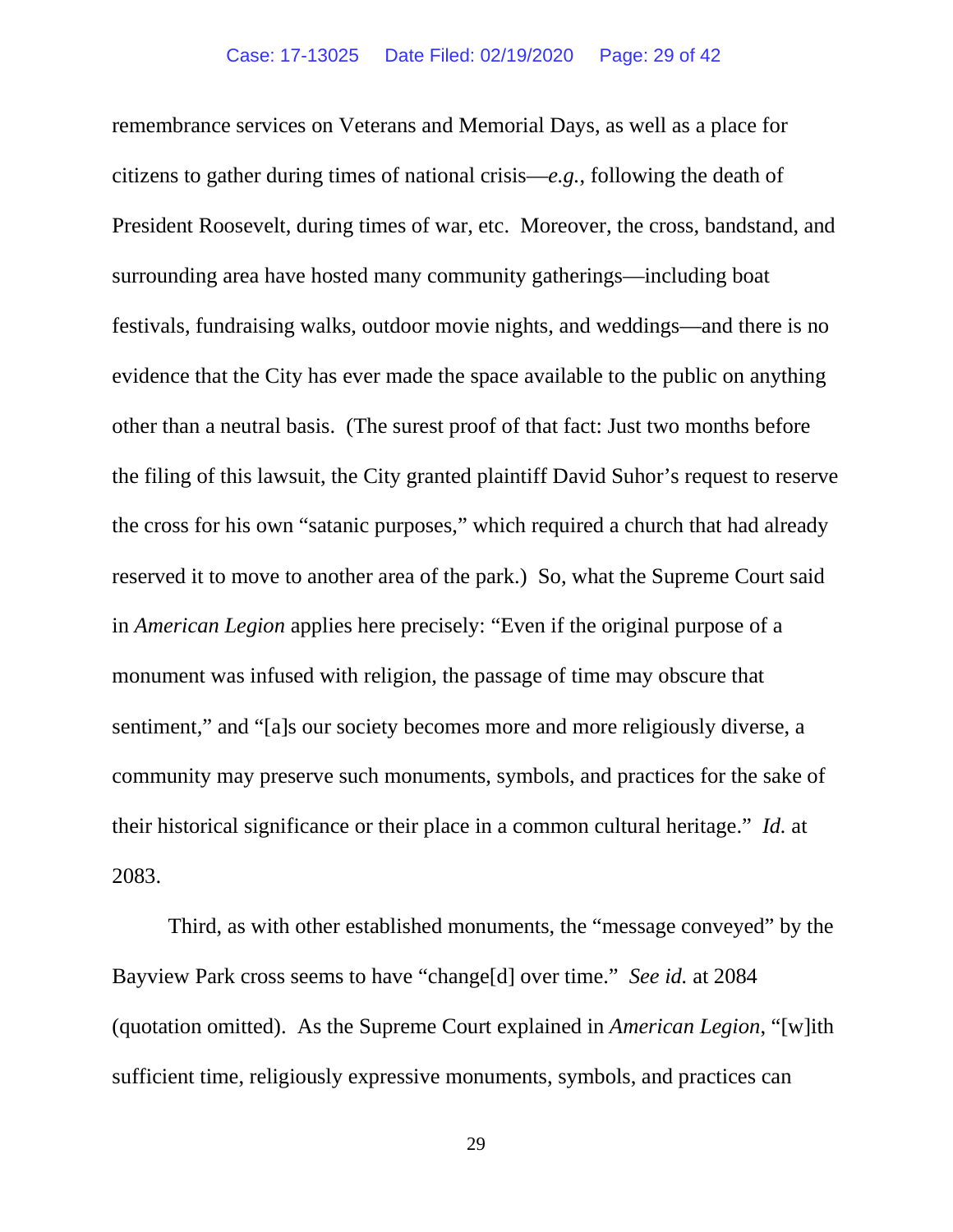#### Case: 17-13025 Date Filed: 02/19/2020 Page: 30 of 42

become embedded features of a community's landscape and identity . . . [and] [t]he community may come to value them without necessarily embracing their religious roots." *Id.* Here, the cross's message has evolved into a neutral one as it has become embedded in the fabric of the Pensacola community by hosting a variety of gatherings and events, both religious and secular. This sort of "[f]amiliarity itself can become a reason for preservation." *Id.*

Finally, where, as here, "time's passage imbues a religiously expressive monument, symbol, or practice with this kind of familiarity and historical significance, removing it may no longer appear neutral . . . ." *Id.* Removal of the Bayview Park cross at this point—more than 75 years after its original erection and more than 50 years after its replacement with the current concrete version—could well, in the Supreme Court's words, "strike many as aggressively hostile to religion." *See id.* at 2085.

So in short, even assuming (contra the Third Circuit) that a religious monument must satisfy *American Legion*'s four "considerations" before the presumption of constitutionality arises, we conclude that they are satisfied here, and that the presumption therefore applies.

### **b**

So, either way you slice it, the presumption attaches. Next question: Can the presumption be rebutted here—and if so, how? Unfortunately, we find even less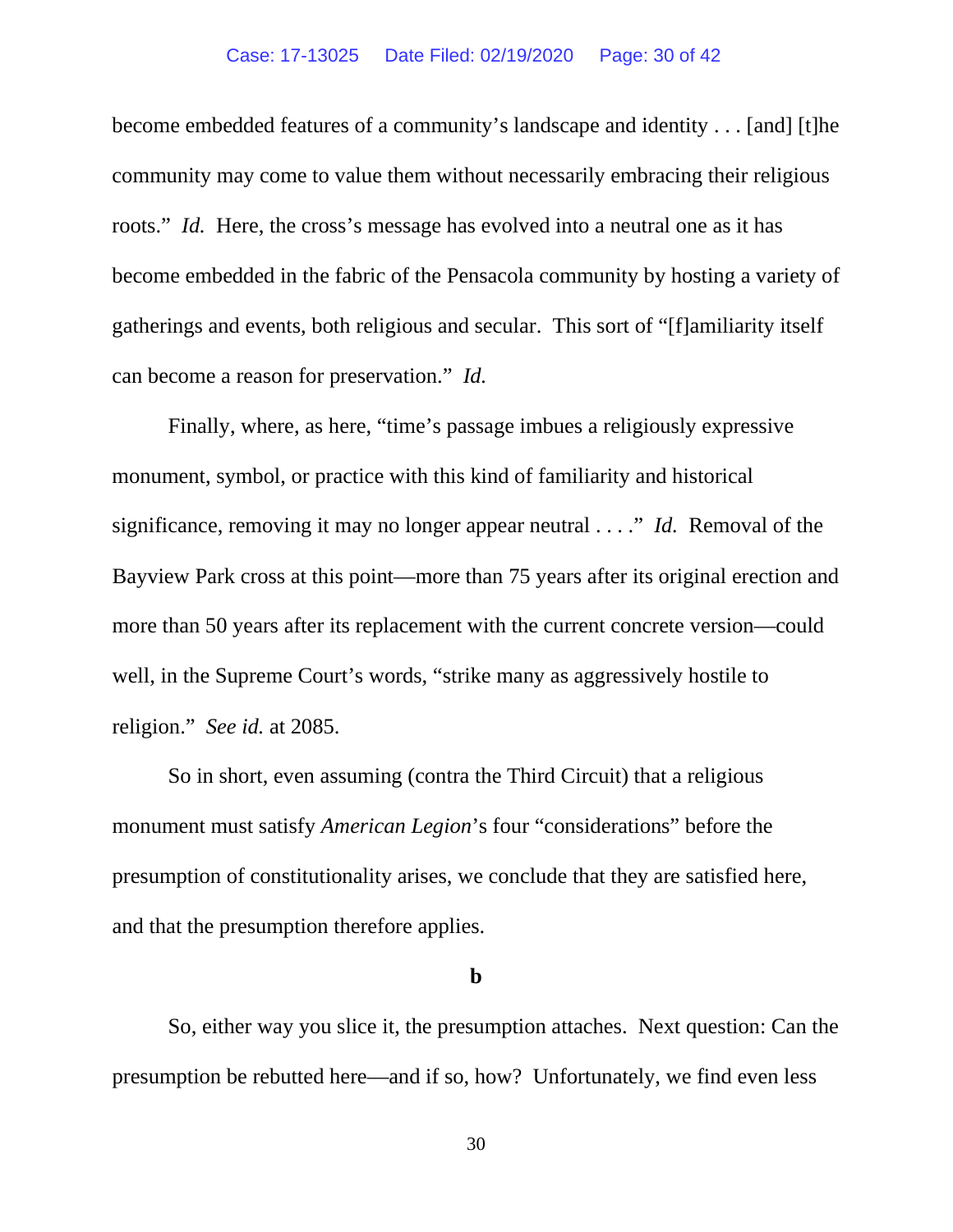guidance in *American Legion* about that. The parties offer competing theories, which we will consider in turn.

Borrowing from the Third Circuit's analysis in *Lehigh*, the City contends that the only way the presumption can be overcome is by "demonstrating 'discriminatory intent' in the government's decision to maintain the monument, or 'deliberate disrespect' in the monument's design." Supplemental Br. of Appellants at 8 (alterations adopted) (quotation omitted). As best we can tell, the quoted phrases appear to have been taken, respectively, from the introduction to the *American Legion* opinion and from a passing comment in the opinion relating to the Bladensburg cross's status as a World War I memorial. *See American Legion*, 139 S. Ct. at 2074, 2089. We aren't convinced that the Supreme Court meant to make either (or both) of those isolated and unexplained references "the test" for rebutting the presumption of constitutionality, but with so little to go on, we might as well consider them. In short, we agree with the City that, to the extent they are the proper measure(s), plaintiffs have failed to demonstrate either "discriminatory intent" or "deliberate disrespect" in the monument's maintenance or design.

First, plaintiffs have provided no evidence of the sort of discriminatory intent that would warrant invalidating a presumptively constitutional monument. It's hard to imagine how the City could more convincingly demonstrate its commitment to neutrality than by allowing use of the cross for any purpose—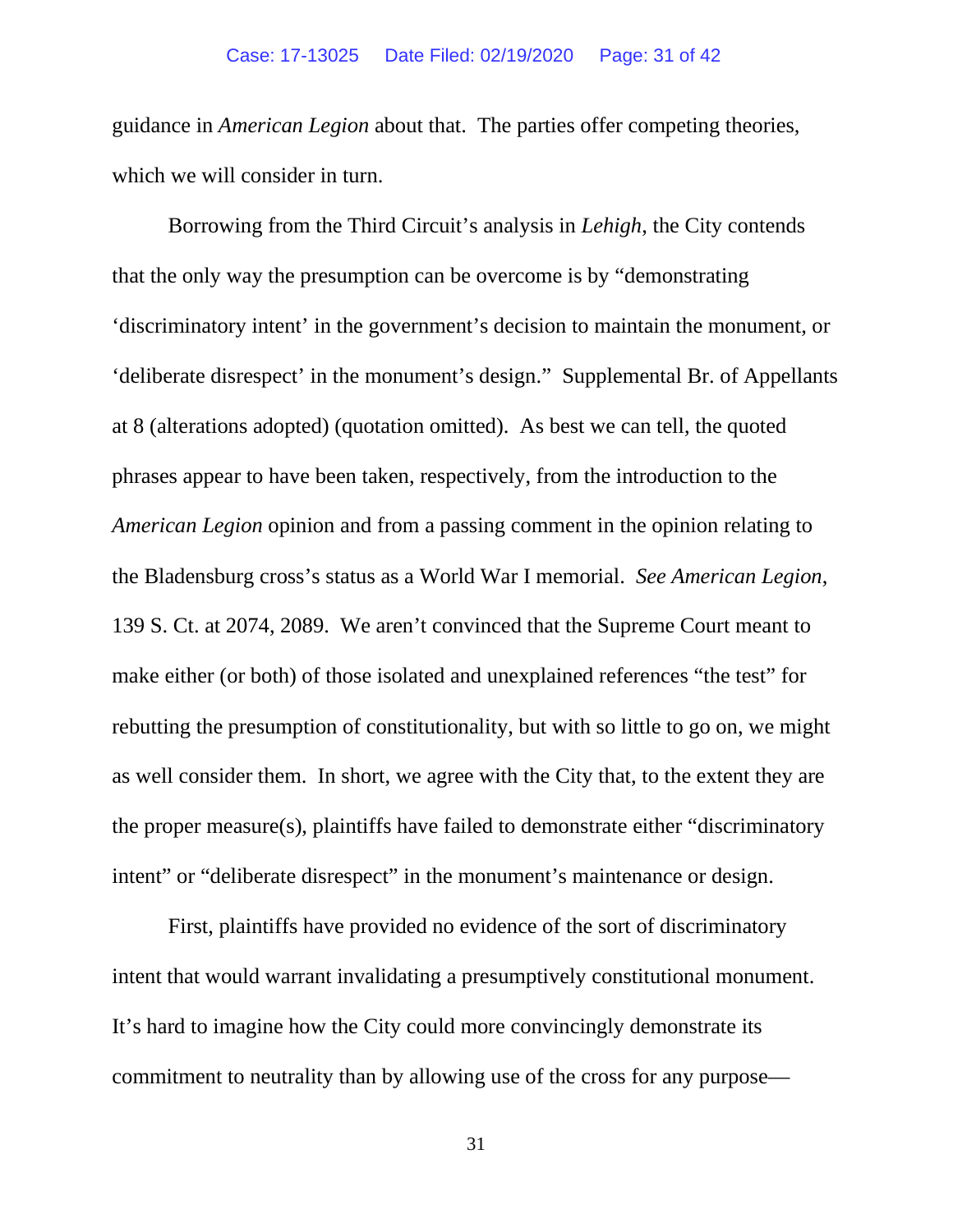including one of the complaining plaintiffs' own satanic rituals. Second, plaintiffs offer no evidence of deliberate disrespect in the monument's design. There is nothing unique—let alone uniquely disrespectful—about the Bayview Park cross. And as *American Legion* itself explains, that "[t]he cross is undoubtedly a Christian symbol" shouldn't "blind us to everything else" it represents. *Id.* at 2090.

For their part, plaintiffs advocate a different test; they say that even if the presumption of constitutionality applies, it is overcome in this case for two reasons—(1) the Bayview Park cross's "blatant[] religious purpose" and (2) the fact that it is not a war memorial. Supplemental Br. of Appellees at 11–12. We disagree.

As to plaintiffs' first contention: As we just explained, *American Legion* itself demonstrates that an "undoubtedly . . . Christian symbol"—in particular, a Latin cross—may nevertheless pose no Establishment Clause concerns. *American Legion*, 139 S. Ct. at 2090. Moreover, as we've also explained, the Bayview Park cross's original purpose isn't entirely clear, and it has in any event multiplied and evolved over time. In other words, plaintiffs' "blatant[] religious purpose" criterion for rebutting the presumption adds little, if anything, to the first two *American Legion* "considerations," which, on plaintiffs' own reading, inform the presumption's applicability in the first place.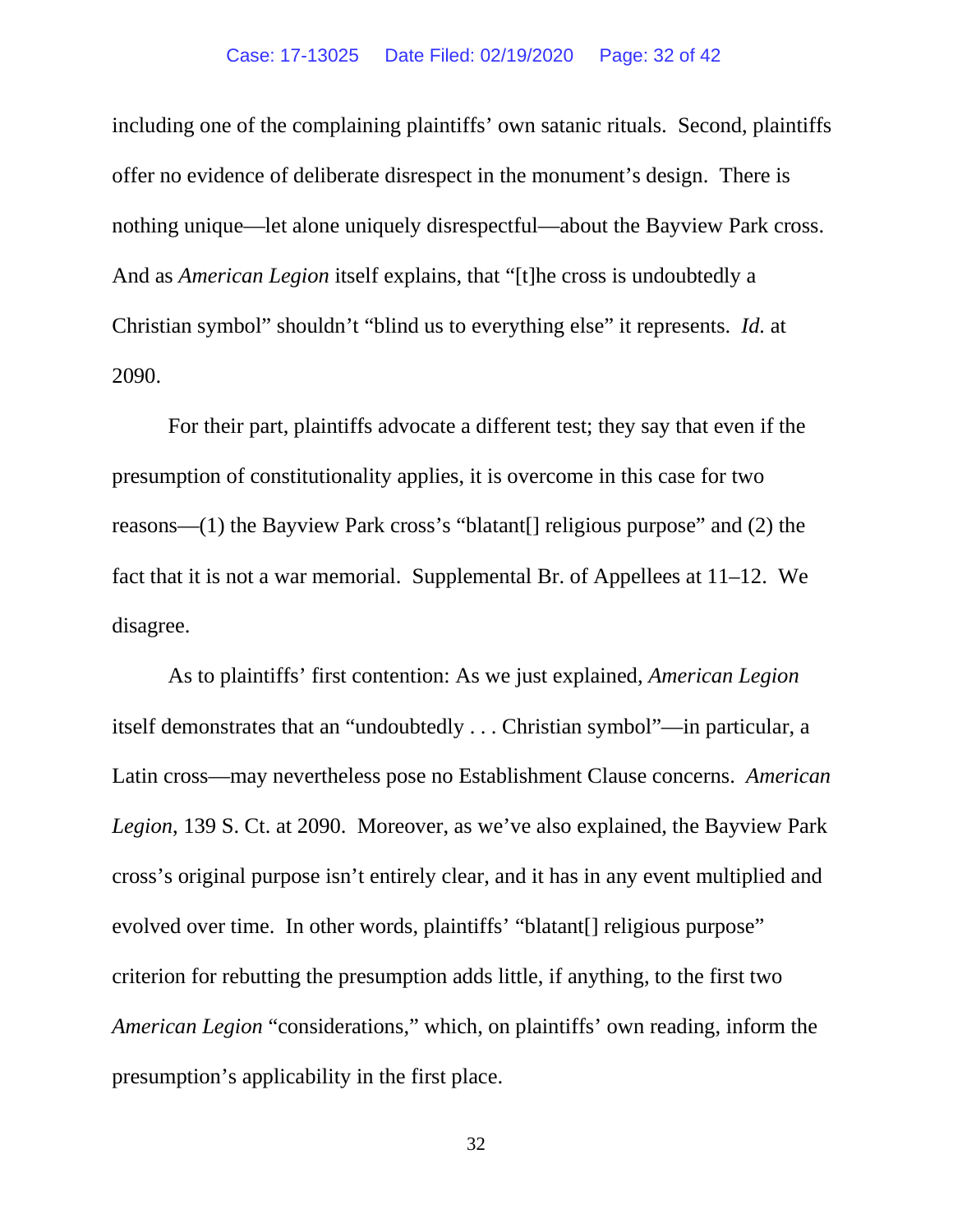#### Case: 17-13025 Date Filed: 02/19/2020 Page: 33 of 42

As to plaintiffs' second contention: Although it's true that a single subsection of the *American Legion* opinion focuses on the Bladensburg cross's status as a World War I memorial, it's also clear that the Supreme Court didn't consider that to be a necessary condition of its holding. Conspicuously, the Court didn't include war-memorial status among the four considerations that it used to support its conclusion and that plaintiffs emphasize here. And in any event, although the Bayview Park cross wasn't officially erected as a war memorial, it has certainly been used as one over the years—an evolutionary purpose (and character) that we must give weight when applying *American Legion*. *See id.* at 2082–83.

In sum, we're not convinced that either of the parties' proposals was intended to be "the test" pursuant to which a plaintiff might seek to rebut the presumption that applies to established religious monuments. Plaintiffs' proposal, it seems to us, is hard to square with *American Legion* itself. And *if* the City's proposal applies, we don't think that plaintiffs have satisfied it. In either event, we find no basis for concluding that the presumption of constitutionality has been overcome in this case.

\* \* \*

Having reconsidered the case in light of *American Legion*, we conclude, as the Supreme Court did there, that "the Cross does not offend the Constitution." *See id.* at 2090.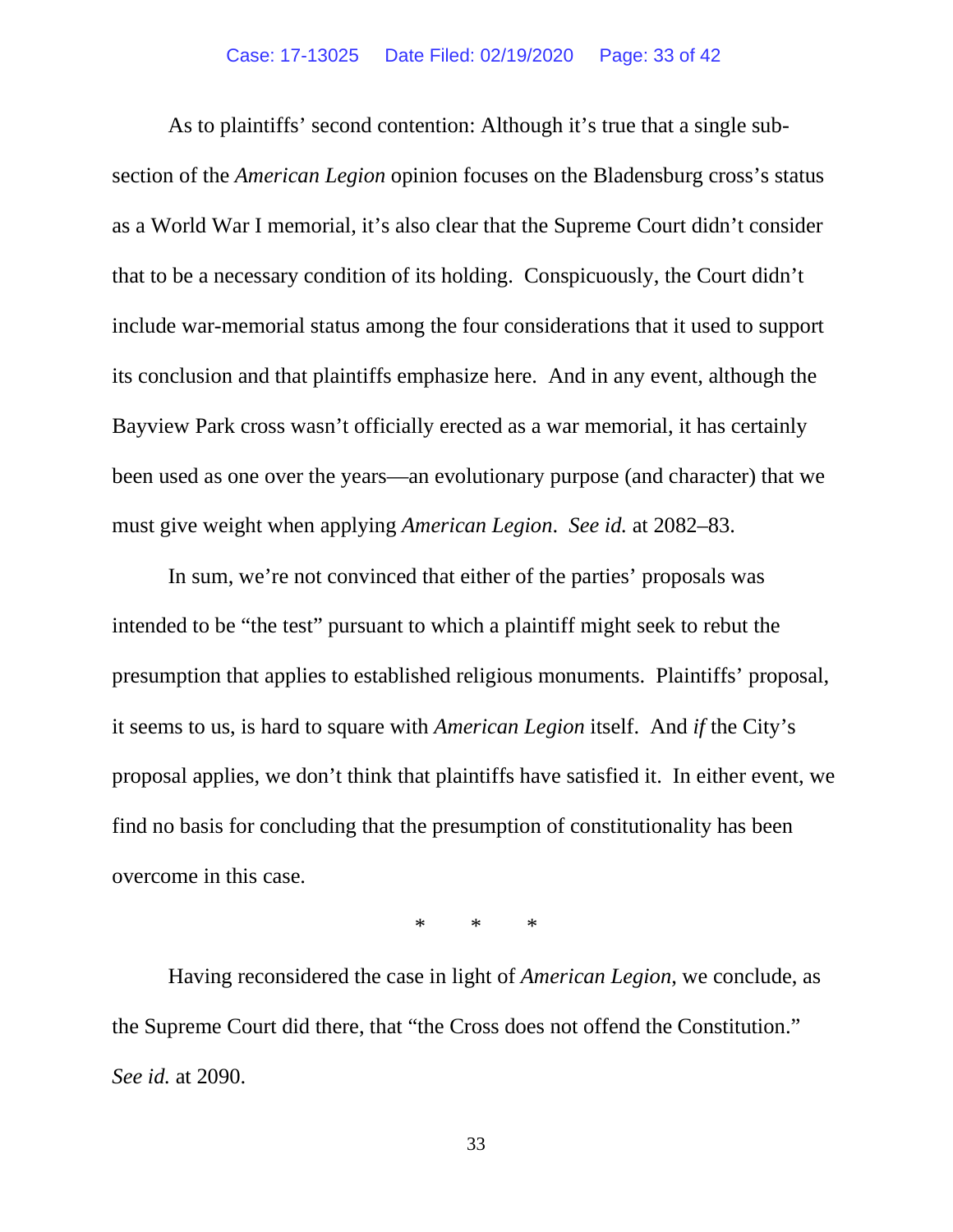# **III**

For the foregoing reasons, we hold (1) that we remain bound by this Court's decision in *Rabun* to conclude that plaintiffs have Article III standing to challenge Pensacola's maintenance of the Bayview Park cross, but (2) that when *American Legion*—rather than *Rabun* (and through it, *Lemon*)—is applied, the cross's presence on city property does not violate the Establishment Clause.

## **REVERSED.**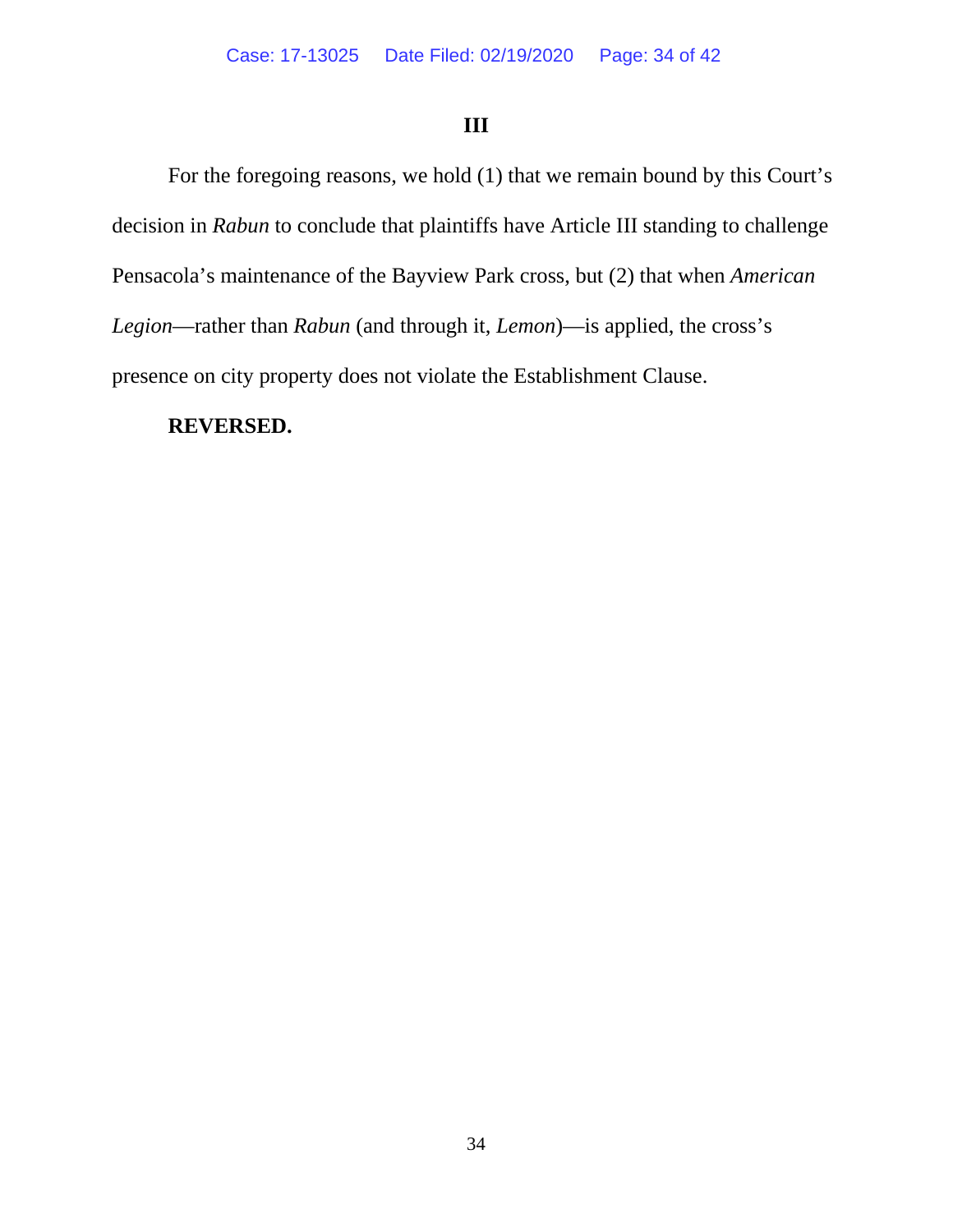NEWSOM, Circuit Judge, joined by ROYAL, District Judge, concurring:

This, I suppose, is Pensacola Cross Case Concurrence 2.0.

As the majority opinion explains, the Supreme Court's decision in *American Legion v. American Humanist Association*, 139 S. Ct. 2067 (2019), didn't address the issue of the plaintiffs' standing one way or the other. Accordingly, as the majority opinion likewise explains, we have no basis for revisiting the standing analysis contained in our initial opinion—as we do our merits analysis. So under our prior-panel-precedent rule,<sup>[1](#page-34-0)</sup> we are bound by *American Civil Liberties Union of Georgia v. Rabun County Chamber of Commerce, Inc.*, 698 F.2d 1098 (11th Cir.

<span id="page-34-0"></span><sup>&</sup>lt;sup>1</sup> According to the prior-panel-precedent rule,

a prior panel's holding is binding on all subsequent panels unless and until it is overruled or undermined to the point of abrogation by the Supreme Court or by this court sitting *en banc*. While an intervening decision of the Supreme Court can overrule the decision of a prior panel of our court, the Supreme Court decision must be clearly on point.

*United States v. Archer*, 531 F.3d 1347, 1352 (11th Cir. 2008) (citation and quotation omitted). We haven't been perfectly consistent in our articulation of the rule, and other formulations would seem to allow subsequent panels more wiggle room. *See, e.g.*, *United States v. Madden*, 733 F.3d 1314, 1319 (11th Cir. 2013) ("[O]ur prior precedent is no longer binding once it has been substantially undermined or overruled by . . . Supreme Court jurisprudence." (quotation omitted)); *Footman v. Singletary*, 978 F.2d 1207, 1211 (11th Cir. 1992) ("We may decline to follow a decision of a prior panel if necessary to give full effect to a United States Supreme Court decision."); *Leach v. Pan Am. World Airways*, 842 F.2d 285, 286 (11th Cir. 1988) ("[A]ccording to both Eleventh and Fifth Circuit precedent [a three-judge] panel may not overlook decisions by the Supreme Court which implicitly overrule a binding circuit decision, or undercut its rationale."). As tempting as it may be to invoke one of the flabbier variants in order to "write around" *Rabun*, the majority opinion resists the urge. The way I see it, a healthy respect for the decisions of my colleagues—both past and present—counsels a fairly rigorous application of the prior-panel-precedent rule.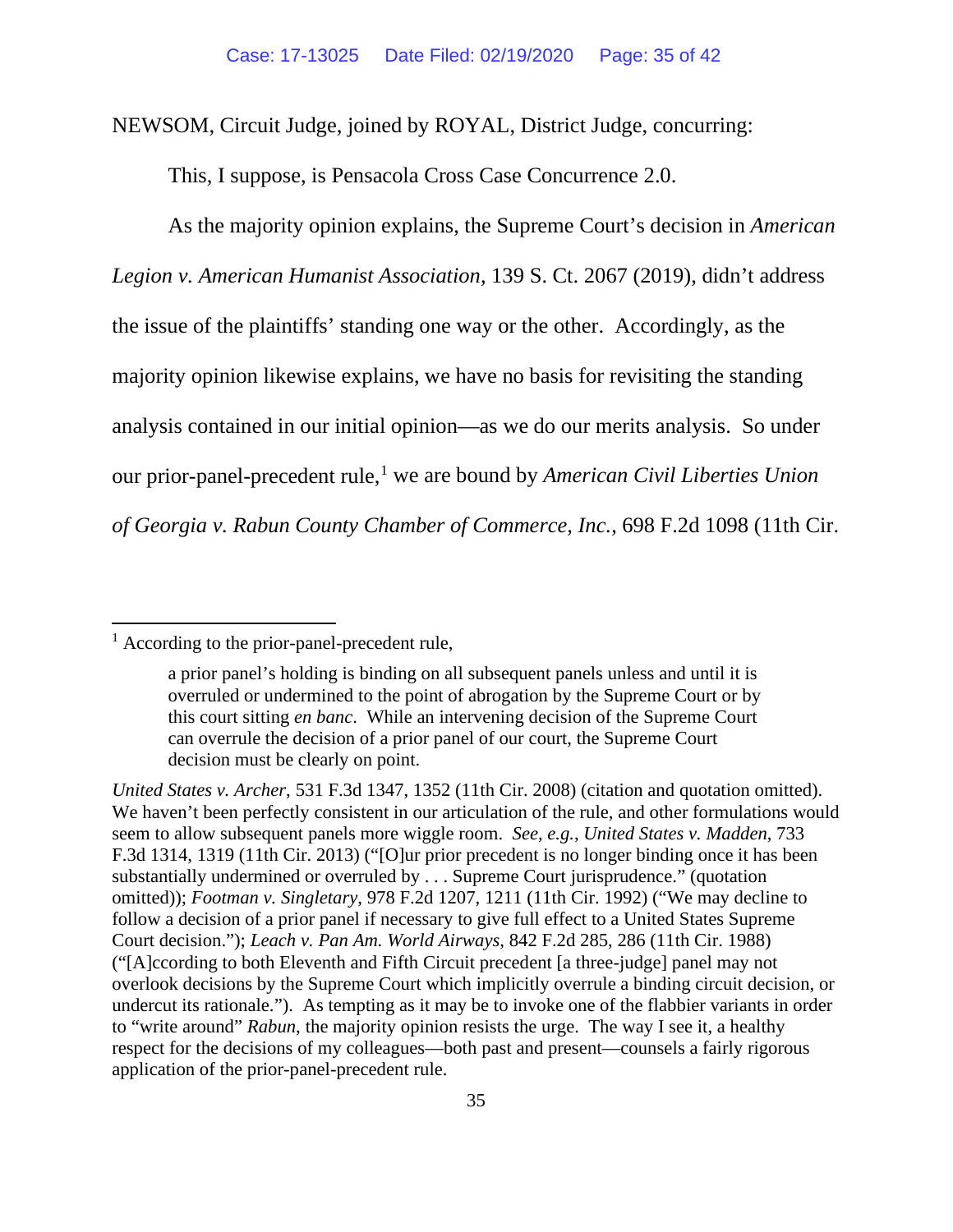1983), to conclude that the plaintiffs here have standing to contest the City of Pensacola's maintenance of the Bayview Park cross.

But that won't keep me from reiterating my position that *Rabun*'s standing analysis—and in particular its full-on embrace of what Justice Gorsuch recently called the "offended observer" theory, *see American Legion*, 139 S. Ct. at 2098 (Gorsuch, J., concurring in the judgment)—is just plain wrong. So here goes. [Warning: If a lot of this sounds familiar, it should. *See Kondrat'yev v. City of Pensacola*, 903 F.3d 1169, 1174–77 (11th Cir. 2018) (Newsom, J., concurring in the judgment), *cert. granted, judgment vacated*, 139 S. Ct. 2772 (2019). It's not plagiarism when you do it to yourself.]

**\* \* \***

Plaintiffs Andre Ryland and David Suhor assert that they feel "offended," "affronted," and "excluded" by the Bayview Park cross. Neither, though, it seems, has been sufficiently affected to take any affirmative steps to avoid the cross. To the contrary, Ryland has explained that he continues to use Bayview Park "many times throughout the year" and that he "often" encounters the cross when "walk[ing] the trail around the park." So too, Suhor says that he "visit[ed] Bayview Park regularly" for years before filing suit and that he still "encounter[s] [the cross] on regular bike rides" there. (Suhor also used the cross for his own purposes in 2016, just before filing suit—for some kind of satanic ritual.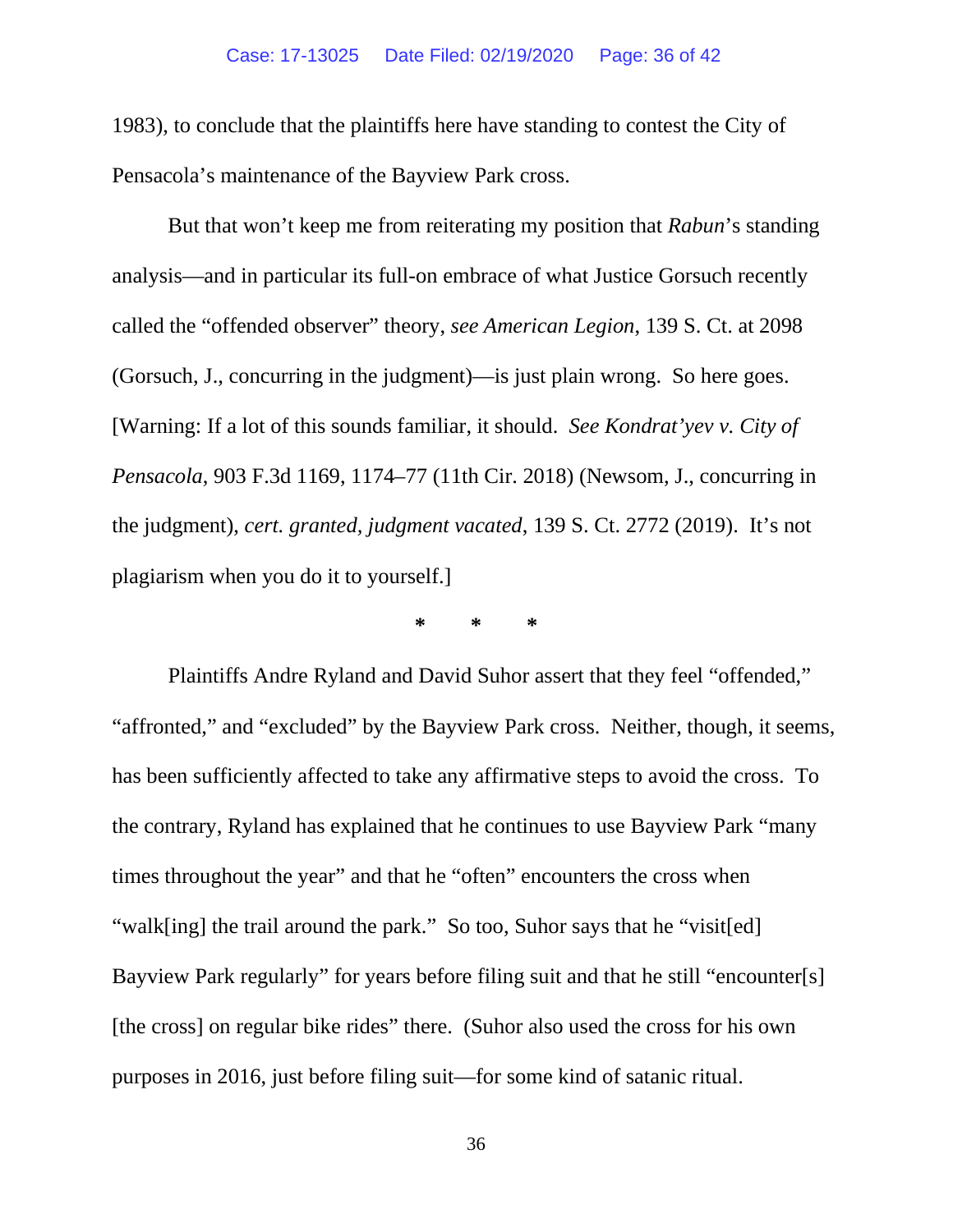Under the Supreme Court's pathmarking Establishment Clause standing case, *Valley Forge Christian College v. Americans United for Separation of Church & State, Inc.*, 454 U.S. 464 (1982), the plaintiffs' allegations here offense, affront, exclusion—are plainly inadequate. There, the Court held, in no uncertain terms, that "the psychological consequence presumably produced by observation of [religious] conduct with which one disagrees" is "not an injury sufficient to confer standing under Art[icle] III, even though the disagreement is phrased in constitutional terms." *Id*. at 485–86.

Just a year after *Valley Forge*, however, a panel of this Court upheld the standing of two plaintiffs in *Rabun*, who sued to remove a large Latin cross from a state park in Georgia. 698 F.2d at 1101, 1108–09. The panel acknowledged *Valley Forge*'s holding that "psychological" injury doesn't give rise to Article III standing in an Establishment Clause case. *Id.* at 1106. Even so, the panel concluded that the *Rabun* plaintiffs had sufficiently alleged an injury-in-fact *both* (1) by testifying that they were unwilling to camp in the state park so long as the cross stood there *and*, separately, (2) "by the evidence of the physical and metaphysical impact of the cross." *Id*. at 1108. Thus, we said, the plaintiffs there suffered injury because they were required *either* (1) to relocate to other camping areas *or*—again, separately—(2) "to have their right to use [the state park] conditioned upon the acceptance of unwanted symbolism," the latter of which the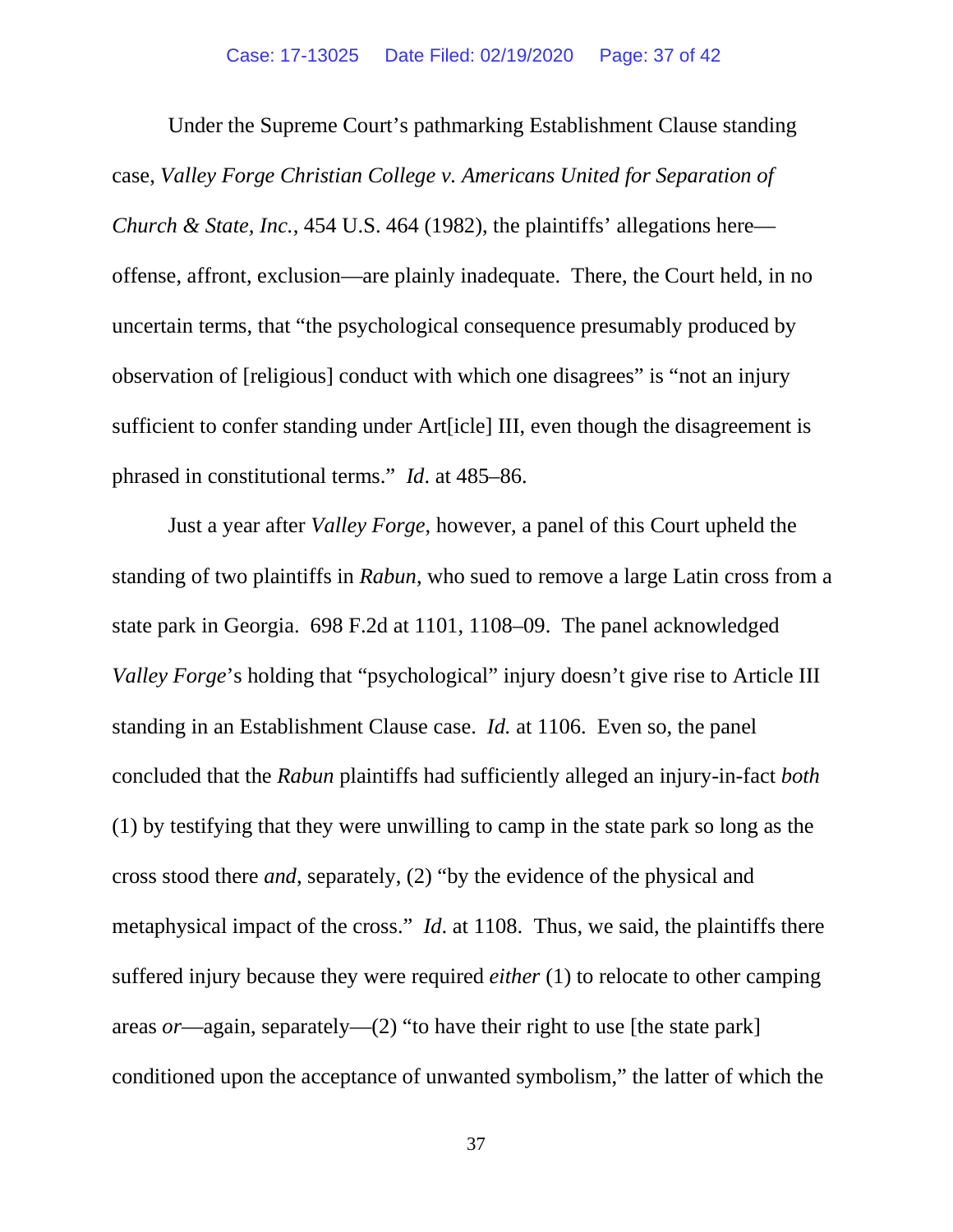#### Case: 17-13025 Date Filed: 02/19/2020 Page: 38 of 42

panel described as a form of "spiritual harm." *Id*. *Rabun* makes clear, therefore, that at least in this Circuit, it is enough for an Establishment Clause plaintiff to allege that he has suffered "metaphysical" or "spiritual" harm as a result of observing religious conduct or imagery with which he disagrees.<sup>[2](#page-37-0)</sup>

Can it really be that, as *Valley Forge* clearly holds, "psychological" harm is *not* sufficient to establish Article III injury in an Establishment Clause case, and yet somehow, as *Rabun* says, "metaphysical" and "spiritual" harm *are*? And can it really be that I—as a judge trained in the law rather than, say, neurology, philosophy, or theology—am charged with distinguishing between "psychological" injury, on the one hand, and "metaphysical" and "spiritual" injury, on the other? Come on. It seems clear to me that *Rabun* was wrong the day it was decided utterly irreconcilable with the Supreme Court's then-hot-off-the-presses decision in *Valley Forge*.

And to make matters worse, *Rabun* has only gotten more wrong as time has passed. Since 1983, the Supreme Court has consistently tightened standing requirements—emphasizing, for instance, that the "irreducible constitutional

<span id="page-37-0"></span><sup>2</sup> In *Glassroth v. Moore*, we held that two plaintiffs who "altered their behavior" to avoid a large Ten Commandments monument in the rotunda of the Alabama Supreme Court "ha[d] suffered and . . . continue[d] to suffer injuries in fact sufficient for standing purposes." 335 F.3d 1282, 1292 (11th Cir. 2003). Having done so, we excused ourselves from deciding whether another plaintiff, "who ha[d] not altered his behavior as a result of the monument, ha[d] standing." *Id*. at 1293.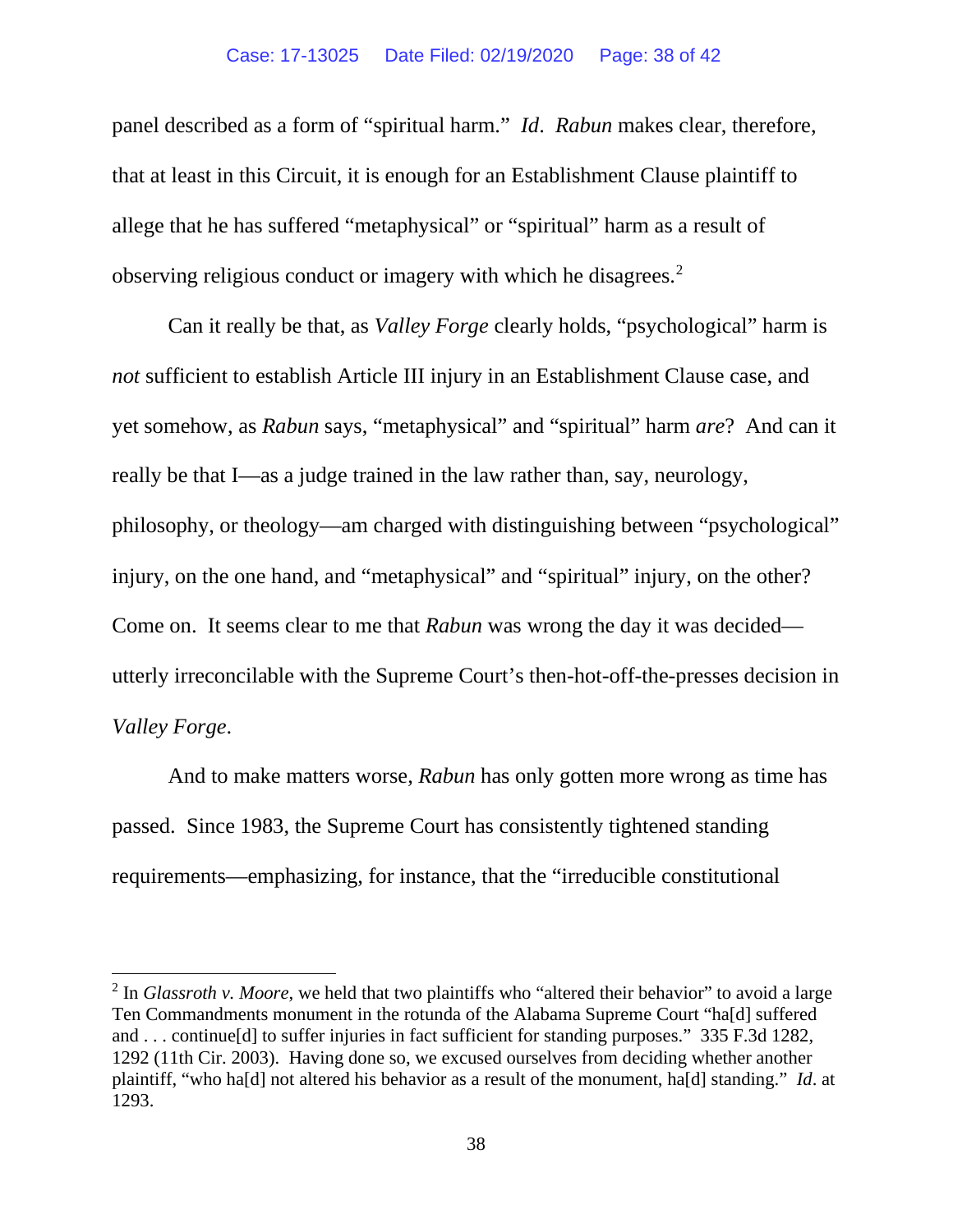minimum" comprises three distinct elements, *Lujan v. Defenders of Wildlife*, 504 U.S. 555, 560 (1992); that the "[f]irst and foremost" of those elements is injury-infact, *Steel Co. v. Citizens for Better Environment*, 523 U.S. 83, 103 (1998); and perhaps most significantly for present purposes, that an actionable injury must be not only "particularized" in the sense that it affects the plaintiff in an individual way, but also "concrete" in the sense that it "actually exist[s]" and is "real" rather than "abstract," *Spokeo, Inc. v. Robbins*, 136 S. Ct. 1540, 1548 (2016) (quotations omitted). Notably, along the way—and again, in cases since *Rabun* was decided the Court has expressly rejected "stigma[]," *Allen v. Wright*, 468 U.S. 737, 754–55 (1984), "conscientious objection," *Diamond v. Charles*, 476 U.S. 54, 67 (1986), and "fear," *Clapper v. Amnesty Int'l USA*, 568 U.S. 398, 417–18 (2013), as judicially cognizable injuries.

To be clear, the question whether Article III's standing requirement is satisfied by the sort of squishy "psychological" injury that carried the day in *Rabun*—and via *Rabun*, in this case—is no mere academic issue. Rather, it touches on fundamental constitutional postulates. "The law of Article III standing," the Supreme Court has said, "is built on separation-of-powers principles, [and] serves to prevent the judicial process from being used to usurp the powers of the political branches." *Clapper*, 568 U.S. at 408. In particular, the Court has emphasized that standing questions "must be answered by reference to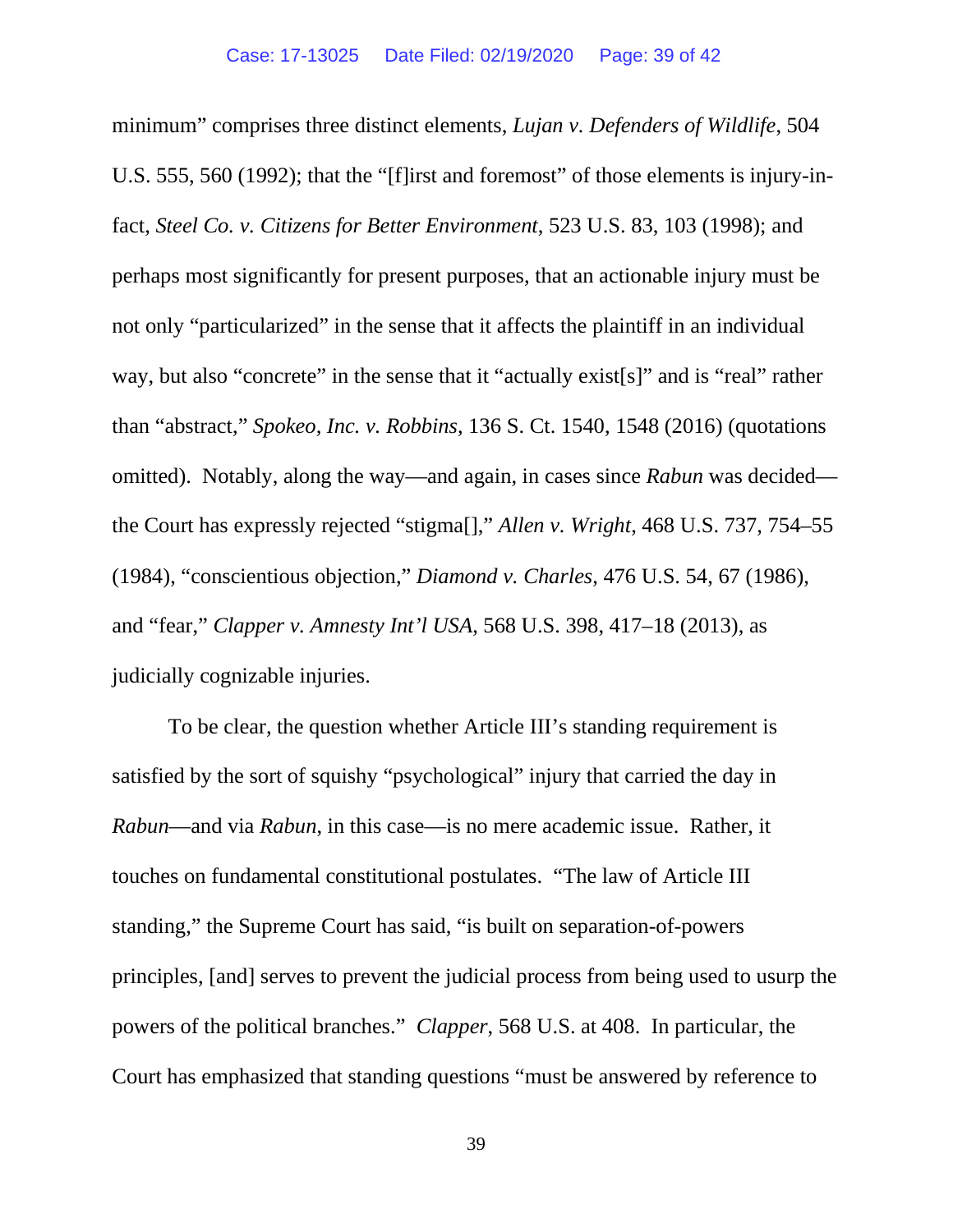the Art[icle] III notion that federal courts may exercise power only 'in the last resort, and as a necessity.'" *Allen*, 468 U.S. at 752 (quoting *Chicago & Grand Trunk R. Co. v. Wellman*, 143 U.S. 339, 345 (1892)). In the same vein, with respect to concreteness—the aspect of the injury-in-fact requirement principally at issue here—the Court has underscored that when, as in this case, "a court is asked to undertake constitutional adjudication, the most important and delicate of its responsibilities, the requirement of concrete injury . . . serves the function of insuring that such adjudication does not take place unnecessarily." *Schlesinger v. Reservists Comm. to Stop the War*, 418 U.S. 208, 221 (1974). By contrast, "[t]o permit a complainant who has no concrete injury to require a court to rule on important constitutional issues in the abstract would create the potential for abuse of the judicial process, distort the role of the Judiciary in its relationship to the Executive and the Legislature and open the Judiciary to an arguable charge of providing 'government by injunction.'" *Id*. at 222.

In short, standing rules *matter*—and the sweeping standing rule that *Rabun* embodies threatens the structural principles that underlie Article III's case-orcontroversy requirement.

**\* \* \***

One last thing. Although the Supreme Court's decision in *American Legion* neither adds nor changes anything with respect to standing, that's not to say that no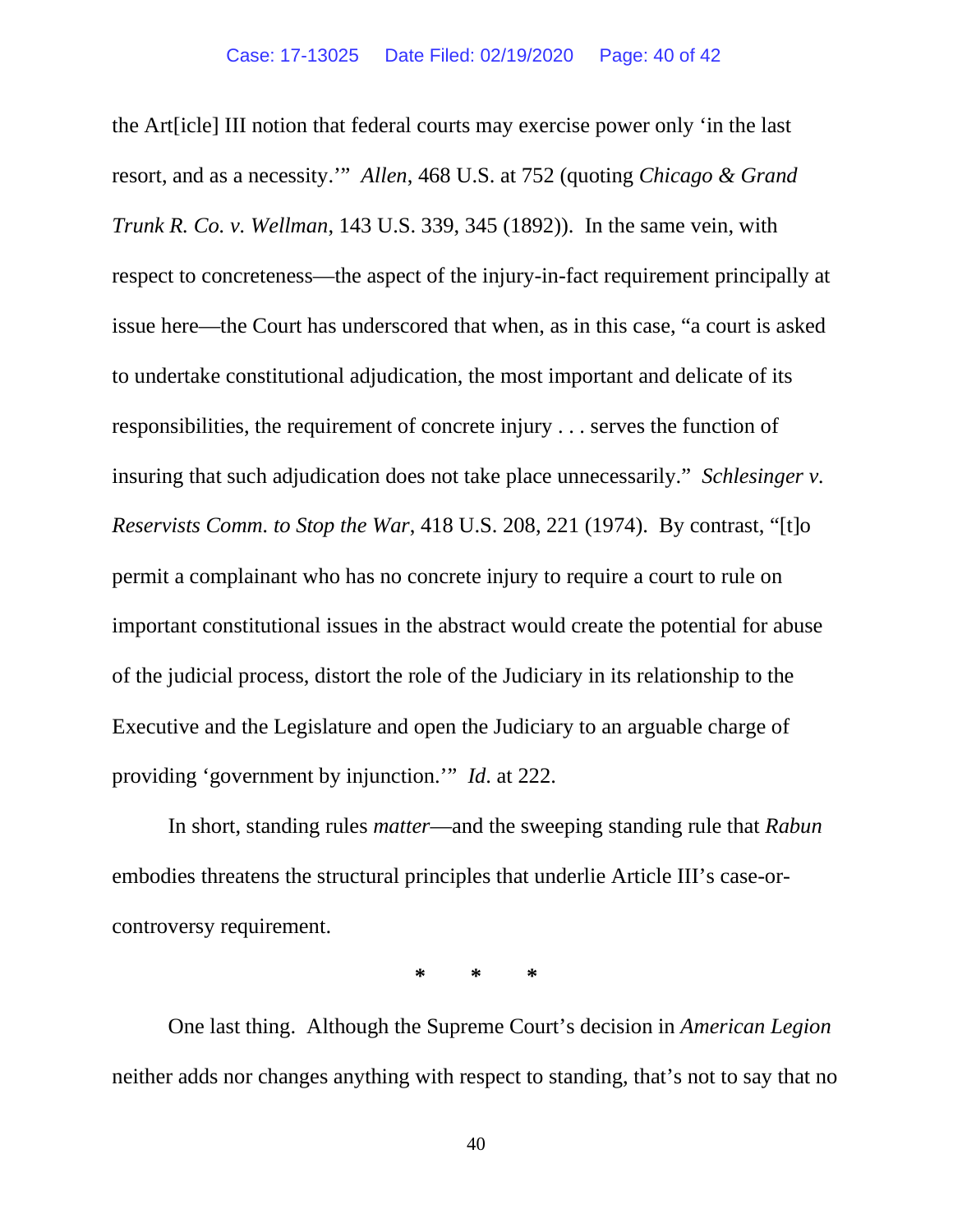one there noticed the difficulties presented when an onlooker claims that "offen[se]" or "affront[]" clothes him with the authority to sue under the Establishment Clause. Justice Gorsuch filed a separate opinion concurring in the Court's judgment—joined by Justice Thomas—in which he vigorously objected that the plaintiffs there lacked Article III standing to challenge the constitutionality of the Bladensburg cross. In particular, he said, the *Rabun*-style theory of standing—which he aptly called "offended observer" standing—"has no basis in law." *American Legion*, 139 S. Ct. at 2098 (Gorsuch, J., concurring in the judgment).

Justice Gorsuch's critique tracks mine pretty closely. (Or perhaps it's that mine anticipated his pretty closely. Whatever—we see it the same way.) He cites many of the same cases that I've flagged—*e.g.*, *Schlesinger v. Reservists Comm. to Stop the War*, 418 U.S. 208 (1974), *Allen v. Wright*, 468 U.S. 737 (1984), and *Clapper v. Amnesty Int'l USA*, 568 U.S. 398 (2013)—for the proposition that the Supreme Court has long rejected allegations of offense, fear, and stigma as sufficient to establish standing. *American Legion*, 139 S. Ct. at 2099–2100 (Gorsuch, J., concurring in the judgment). He makes essentially the same separation-of-powers point that I've highlighted—in his words, that "[i]f individuals and groups could invoke the authority of a federal court to forbid what they dislike for no more reason than they dislike it, we would risk exceeding the